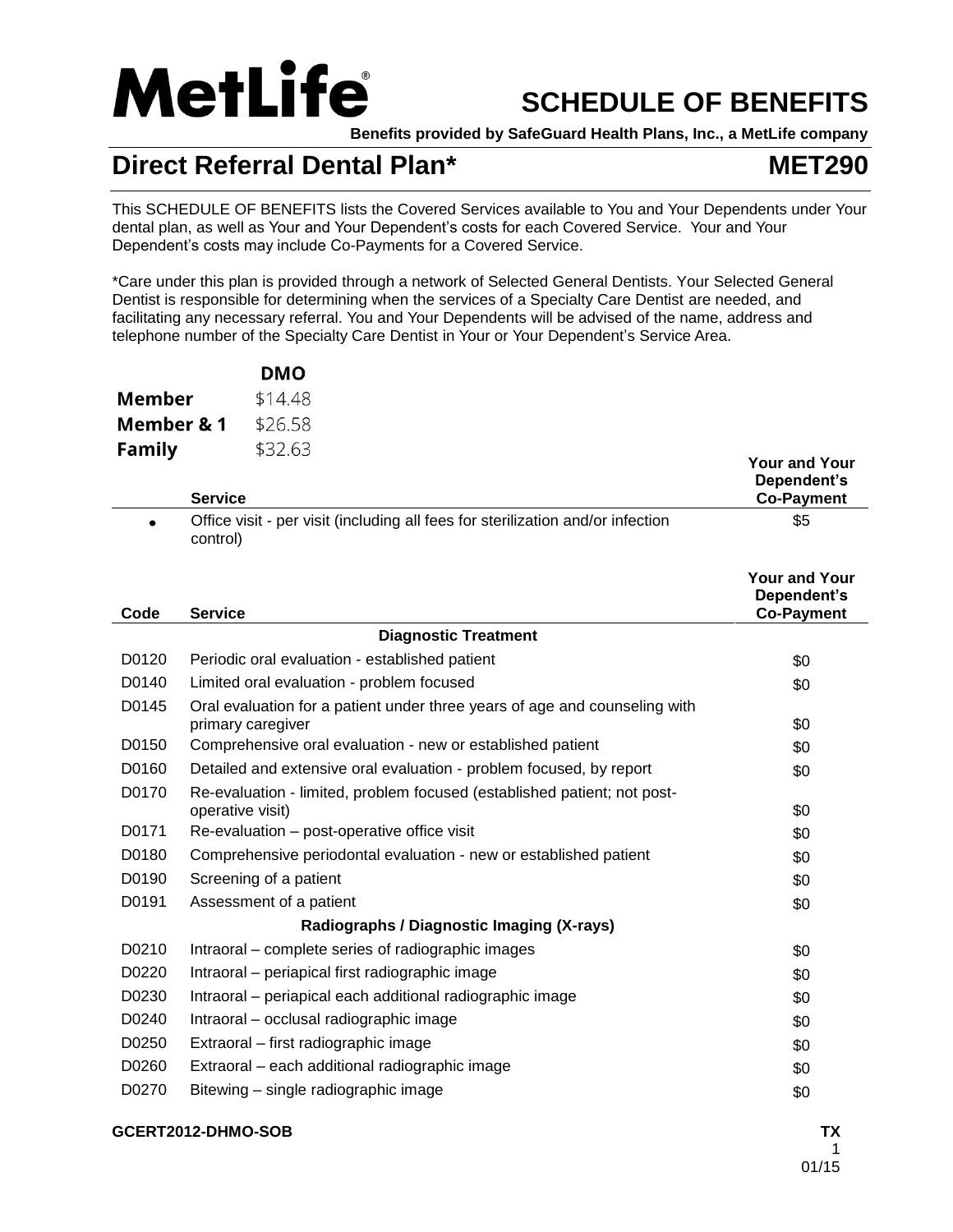| Code  | <b>Service</b>                                                                                                                                                                 | <b>Your and Your</b><br>Dependent's<br><b>Co-Payment</b> |
|-------|--------------------------------------------------------------------------------------------------------------------------------------------------------------------------------|----------------------------------------------------------|
| D0272 | Bitewings - two radiographic images                                                                                                                                            | \$0                                                      |
| D0273 | Bitewings - three radiographic images                                                                                                                                          | \$0                                                      |
| D0274 | Bitewings - four radiographic images                                                                                                                                           | \$0                                                      |
| D0277 | Vertical bitewings - 7 to 8 radiographic images                                                                                                                                | \$0                                                      |
| D0330 | Panoramic radiographic image                                                                                                                                                   | \$0                                                      |
| D0340 | Cephalometric radiographic image                                                                                                                                               | \$0                                                      |
| D0350 | 2D oral/facial photographic image obtained intra-orally or extra-orally                                                                                                        | \$0                                                      |
| D0364 | Cone beam CT capture and interpretation with limited field of view - less than<br>one whole jaw                                                                                | \$180                                                    |
| D0365 | Cone beam CT capture and interpretation with field of view of one full dental<br>arch - mandible                                                                               | \$180                                                    |
| D0366 | Cone beam CT capture and interpretation with field of view of one full dental<br>arch - maxilla, with or without cranium                                                       | \$180                                                    |
| D0367 | Cone beam CT capture and interpretation with field of view of both jaws, with<br>or without cranium                                                                            | \$180                                                    |
| D0380 | Cone beam CT image capture with limited field of view - less than one whole<br>jaw                                                                                             | \$180                                                    |
| D0381 | Cone beam CT image capture with field of view of one full dental arch -<br>mandible                                                                                            | \$180                                                    |
| D0382 | Cone beam CT image capture with field of view of one full dental arch -<br>maxilla, with or without cranium                                                                    | \$180                                                    |
| D0383 | Cone beam CT image capture with field of view of both jaws, with or without<br>cranium                                                                                         | \$180                                                    |
| D0391 | Interpretation of diagnostic image by a practitioner not associated with<br>capture of the image, including report                                                             | \$0                                                      |
|       | <b>Tests and Examinations</b>                                                                                                                                                  |                                                          |
| D0415 | Collection of microorganisms for culture and sensitivity                                                                                                                       | \$0                                                      |
| D0425 | Caries susceptibility tests                                                                                                                                                    | \$0                                                      |
| D0431 | Adjunctive pre-diagnostic test that aids in detection of mucosal abnormalities<br>including premalignant and malignant lesions, not to include cytology or                     |                                                          |
|       | biopsy procedures                                                                                                                                                              | \$50                                                     |
| D0460 | Pulp vitality tests                                                                                                                                                            | \$0                                                      |
| D0470 | Diagnostic casts                                                                                                                                                               | \$0                                                      |
| D0472 | Accession of tissue, gross examination, preparation and transmission of<br>written report                                                                                      | \$0                                                      |
| D0473 | Accession of tissue, gross and microscopic examination, preparation and<br>transmission of written report                                                                      | \$0                                                      |
| D0474 | Accession of tissue, gross and microscopic examination, including<br>assessment of surgical margins for presence of disease, preparation and<br>transmission of written report | \$0                                                      |
| D0480 | Accession of exfoliative cytologic smears, microscopic examination,<br>preparation and transmission of written report                                                          | \$0                                                      |
| D0486 | Laboratory accession of transepithelial cytologic sample, microscopic<br>examination, preparation and transmission of written report                                           | \$0                                                      |
| D0502 | Other oral pathology procedures, by report                                                                                                                                     | \$0                                                      |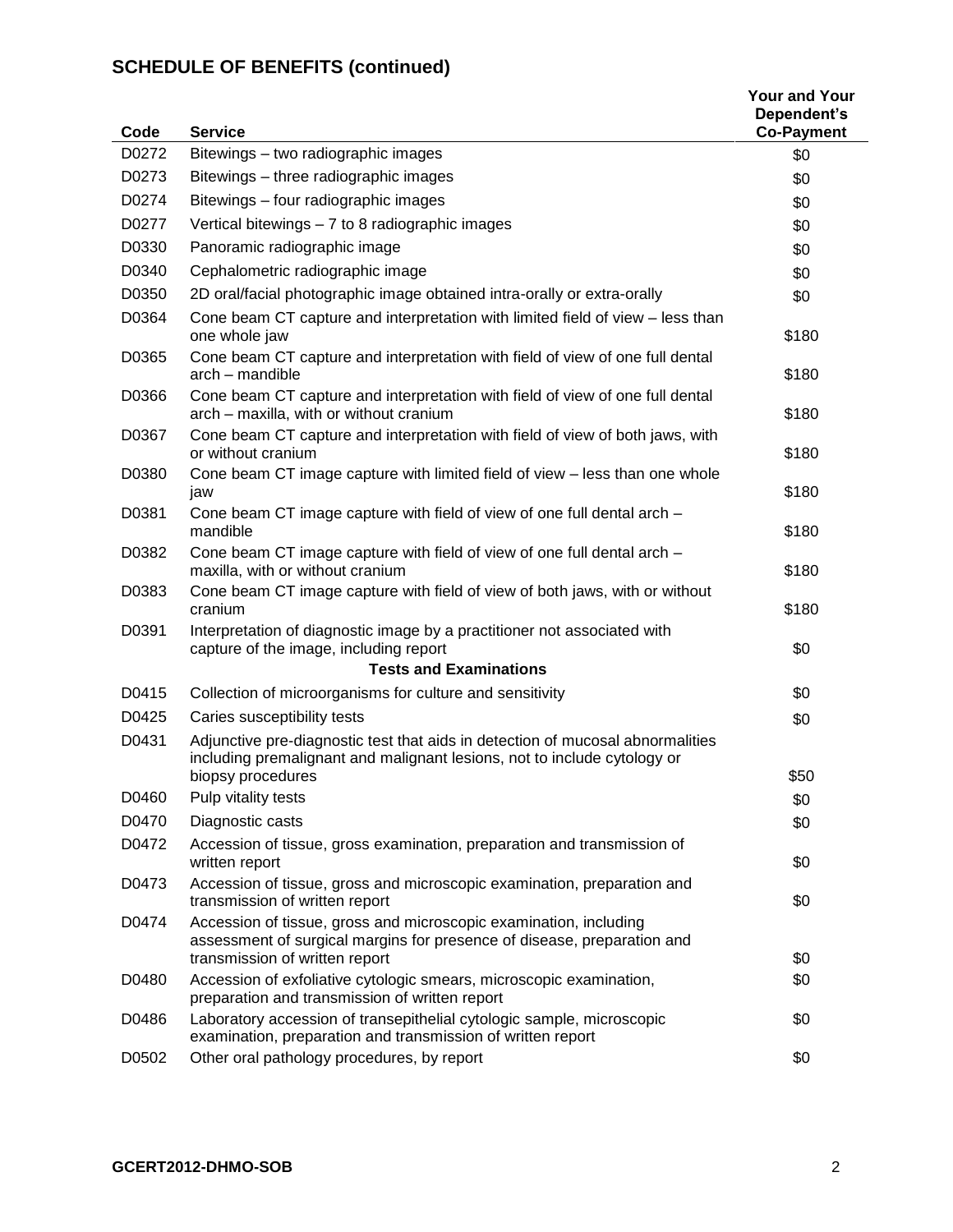| Code               | <b>Service</b>                                                                                                                                                                                          | <b>Your and Your</b><br>Dependent's<br><b>Co-Payment</b> |
|--------------------|---------------------------------------------------------------------------------------------------------------------------------------------------------------------------------------------------------|----------------------------------------------------------|
|                    | <b>Preventive Services</b>                                                                                                                                                                              |                                                          |
| D <sub>1110</sub>  | Prophylaxis - adult                                                                                                                                                                                     | \$5                                                      |
|                    | Additional-adult prophylaxis (maximum of 2 additional per year)                                                                                                                                         | \$45                                                     |
| D1120              | Prophylaxis - child                                                                                                                                                                                     | \$5                                                      |
|                    | Additional-child prophylaxis (maximum of 2 additional per year)                                                                                                                                         | \$35                                                     |
| D1206              | Topical application of fluoride varnish                                                                                                                                                                 | \$0                                                      |
| D1208              | Topical application of fluoride - excluding varnish                                                                                                                                                     | \$0                                                      |
| D1310              | Nutritional counseling for control of dental disease                                                                                                                                                    | \$0                                                      |
| D <sub>1320</sub>  | Tobacco counseling for the control and prevention of oral disease                                                                                                                                       | \$0                                                      |
| D1330              | Oral hygiene instructions                                                                                                                                                                               | \$0                                                      |
|                    | Includes periodontal hygiene instruction                                                                                                                                                                |                                                          |
| D <sub>1351</sub>  | Sealant - per tooth                                                                                                                                                                                     | \$0                                                      |
| D1352              | Preventive resin restoration in a moderate to high caries risk patient -                                                                                                                                |                                                          |
|                    | permanent tooth                                                                                                                                                                                         | \$0                                                      |
| D1353              | Sealant repair - per tooth                                                                                                                                                                              | \$0                                                      |
| D <sub>1510</sub>  | Space maintainer - fixed - unilateral                                                                                                                                                                   | \$25                                                     |
| D1515              | Space maintainer - fixed - bilateral                                                                                                                                                                    | \$25                                                     |
| D1520              | Space maintainer - removable - unilateral                                                                                                                                                               | \$35                                                     |
| D1525              | Space maintainer - removable - bilateral                                                                                                                                                                | \$35                                                     |
| D <sub>1550</sub>  | Re-cement or re-bond space maintainer                                                                                                                                                                   | \$15                                                     |
| D1555              | Removal of fixed space maintainer                                                                                                                                                                       | \$15                                                     |
|                    | <b>Restorative Treatment</b>                                                                                                                                                                            |                                                          |
| D <sub>2140</sub>  | Amalgam - one surface, primary or permanent                                                                                                                                                             | \$12                                                     |
| D <sub>2150</sub>  | Amalgam - two surfaces, primary or permanent                                                                                                                                                            | \$20                                                     |
| D2160              | Amalgam - three surfaces, primary or permanent                                                                                                                                                          | \$23                                                     |
| D <sub>2</sub> 161 | Amalgam – four or more surfaces, primary or permanent                                                                                                                                                   | \$25                                                     |
| D <sub>2330</sub>  | Resin-based composite - one surface, anterior                                                                                                                                                           | \$12                                                     |
| D2331              | Resin-based composite - two surfaces, anterior                                                                                                                                                          | \$20                                                     |
| D2332              | Resin-based composite – three surfaces, anterior                                                                                                                                                        | \$23                                                     |
| D2335              | Resin-based composite – four or more surfaces or involving incisal angle<br>(anterior)                                                                                                                  | \$25                                                     |
| D2390              | Resin-based composite crown, anterior                                                                                                                                                                   | \$30                                                     |
| D2391              | Resin-based composite - one surface, posterior                                                                                                                                                          | \$30                                                     |
| D2392              | Resin-based composite – two surfaces, posterior                                                                                                                                                         | \$45                                                     |
| D <sub>2393</sub>  | Resin-based composite - three surfaces, posterior                                                                                                                                                       | \$65                                                     |
| D2394              | Resin-based composite – four or more surfaces, posterior                                                                                                                                                | \$65                                                     |
|                    | <b>Crowns</b>                                                                                                                                                                                           |                                                          |
|                    | An additional charge, not to exceed \$150 per unit, will be applied for any<br>procedure using noble, high noble or titanium metal. There is a \$75 Co-<br>Payment per molar, for the use of porcelain. |                                                          |
|                    | Cases involving seven (7) or more Crowns, implants and/or fixed Bridge units<br>in the same treatment plan require an additional \$125 Co-Payment per unit in                                           |                                                          |

addition to the specified Co-Payment for each Crown, implant or Bridge unit. D2510 Inlay – metallic – one surface  $$270$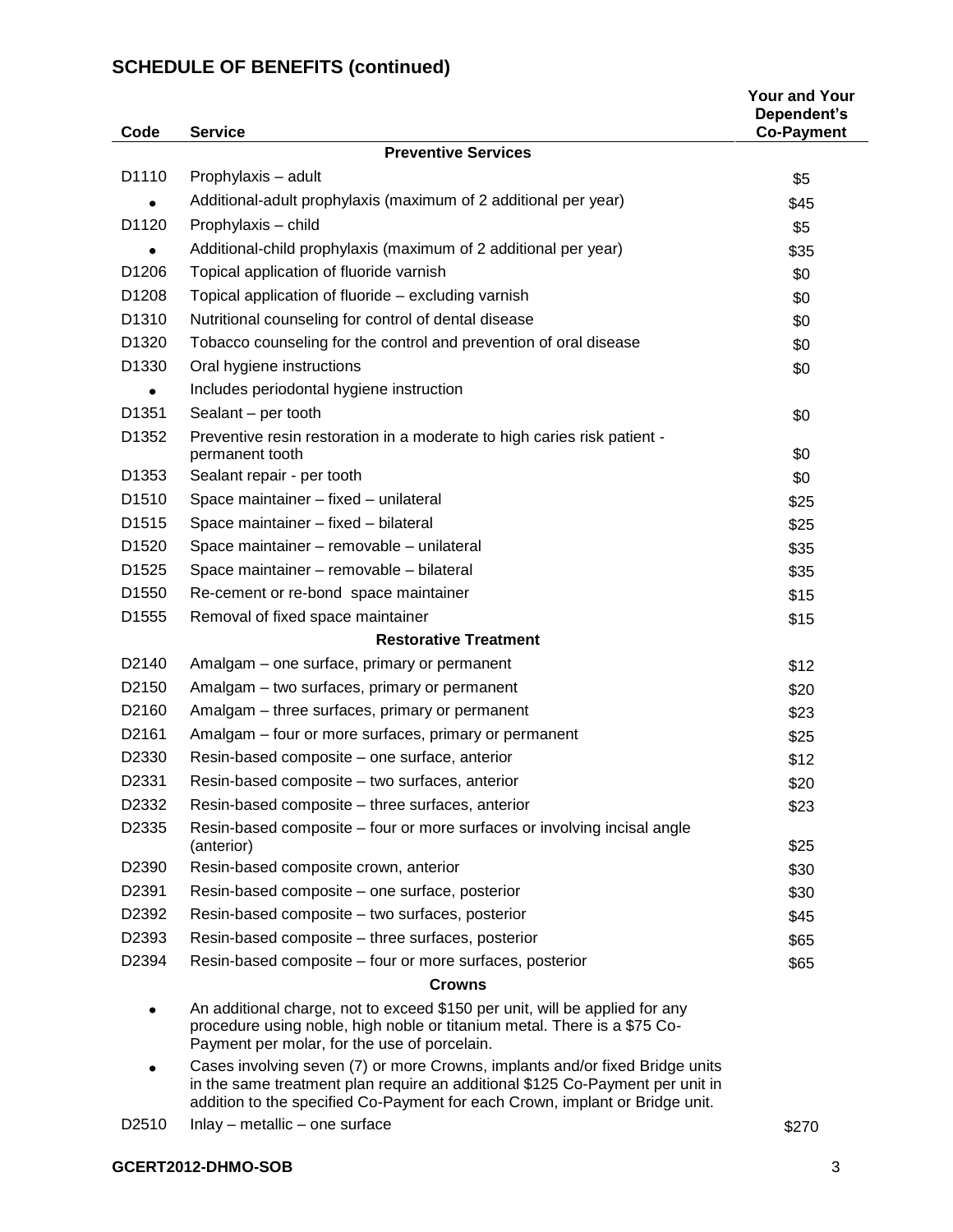| Code              | <b>Service</b>                                                                                          | <b>Your and Your</b><br>Dependent's<br><b>Co-Payment</b> |
|-------------------|---------------------------------------------------------------------------------------------------------|----------------------------------------------------------|
| D <sub>2520</sub> | $lnlay - metallic - two surfaces$                                                                       | \$270                                                    |
| D2530             | Inlay - metallic - three or more surfaces                                                               | \$270                                                    |
| D <sub>2542</sub> | Onlay - metallic - two surfaces                                                                         | \$270                                                    |
| D <sub>2543</sub> | Onlay - metallic - three surfaces                                                                       | \$270                                                    |
| D <sub>2544</sub> | Onlay – metallic – four or more surfaces                                                                | \$270                                                    |
| D2610             | Inlay - porcelain/ceramic - one surface                                                                 | \$290                                                    |
| D <sub>2620</sub> | Inlay - porcelain/ceramic - two surfaces                                                                | \$290                                                    |
| D2630             | Inlay – porcelain/ceramic – three or more surfaces                                                      | \$290                                                    |
| D <sub>2642</sub> | Onlay - porcelain/ceramic - two surfaces                                                                | \$290                                                    |
| D2643             | Onlay - porcelain/ceramic - three surfaces                                                              | \$290                                                    |
| D <sub>2644</sub> | Onlay – porcelain/ceramic – four or more surfaces                                                       | \$290                                                    |
| D2650             | Inlay - resin-based composite - one surface                                                             | \$290                                                    |
| D <sub>2651</sub> | Inlay - resin-based composite - two surfaces                                                            | \$290                                                    |
| D <sub>2652</sub> | Inlay – resin-based composite – three or more surfaces                                                  | \$290                                                    |
| D2662             | Onlay - resin-based composite - two surfaces                                                            | \$290                                                    |
| D <sub>2663</sub> | Onlay – resin-based composite – three surfaces                                                          | \$290                                                    |
| D <sub>2664</sub> | Onlay - resin-based composite - four or more surfaces                                                   | \$290                                                    |
| D2710             | Crown - resin-based composite (indirect)                                                                | \$290                                                    |
| D2712             | Crown $-$ 34 resin-based composite (indirect)                                                           | \$290                                                    |
| D2720             | Crown - resin with high noble metal                                                                     | \$290                                                    |
| D2721             | Crown - resin with predominantly base metal                                                             | \$290                                                    |
| D2722             | Crown - resin with noble metal                                                                          | \$290                                                    |
| D2740             | Crown - porcelain/ceramic substrate                                                                     | \$310                                                    |
| D <sub>2750</sub> | Crown – porcelain fused to high noble metal                                                             | \$290                                                    |
| D2751             | Crown – porcelain fused to predominantly base metal                                                     | \$290                                                    |
| D2752             | Crown – porcelain fused to noble metal                                                                  | \$290                                                    |
| D2780             | Crown $-$ 34 cast high noble metal                                                                      | \$290                                                    |
| D2781             | Crown $ \frac{3}{4}$ cast predominantly base metal                                                      | \$290                                                    |
| D <sub>2782</sub> | Crown $-$ <sup>3</sup> / <sub>4</sub> cast noble metal                                                  | \$290                                                    |
| D2783             | Crown $-$ 3/4 porcelain/ceramic                                                                         | \$290                                                    |
| D <sub>2790</sub> | Crown - full cast high noble metal                                                                      | \$290                                                    |
| D <sub>2791</sub> | Crown - full cast predominantly base metal                                                              | \$290                                                    |
| D2792             | Crown - full cast noble metal                                                                           | \$290                                                    |
| D2794             | Crown - titanium                                                                                        | \$290                                                    |
| D2799             | Provisional crown – further treatment or completion of diagnosis necessary<br>prior to final impression | \$85                                                     |
| D <sub>2910</sub> | Re-cement or re-bond inlay, onlay, veneer or partial coverage restoration                               | \$0                                                      |
| D <sub>2915</sub> | Re-cement or re-bond indirectly fabricated or prefabricated post and core                               | \$0                                                      |
| D <sub>2920</sub> | Re-cement or re-bond crown                                                                              | \$0                                                      |
| D <sub>2930</sub> | Prefabricated stainless steel crown - primary tooth                                                     | \$25                                                     |
| D2931             | Prefabricated stainless steel crown - permanent tooth                                                   | \$25                                                     |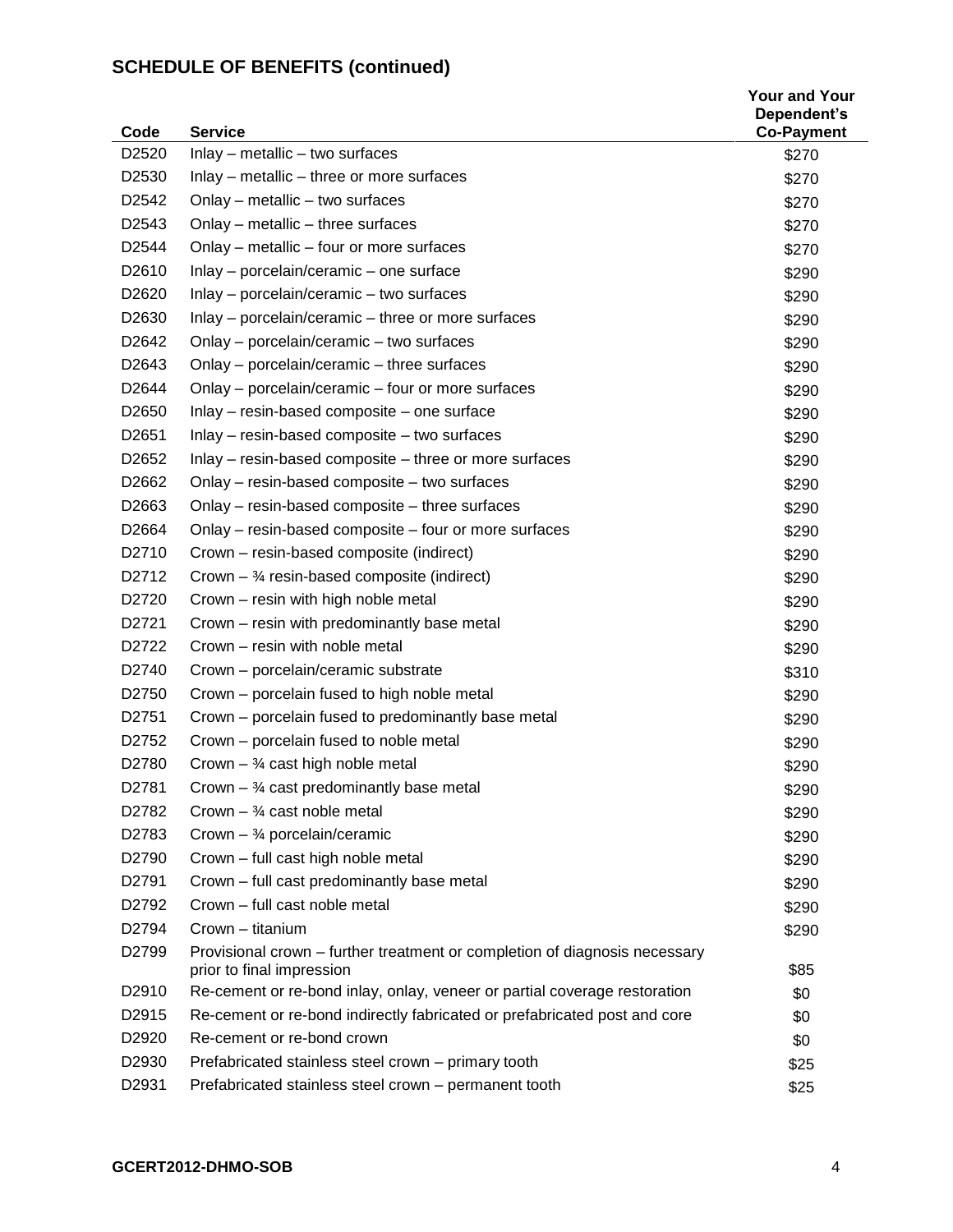| Code              | <b>Service</b>                                                                                                                                 | <b>Your and Your</b><br>Dependent's<br><b>Co-Payment</b> |
|-------------------|------------------------------------------------------------------------------------------------------------------------------------------------|----------------------------------------------------------|
| D2932             | Prefabricated resin crown                                                                                                                      | \$45                                                     |
| D2933             | Prefabricated stainless steel crown with resin window                                                                                          | \$45                                                     |
| D2940             | Protective restoration                                                                                                                         | \$0                                                      |
| D <sub>2941</sub> | Interim therapeutic restoration - primary dentition                                                                                            | \$0                                                      |
| D <sub>2950</sub> | Core buildup, including any pins when required                                                                                                 | \$75                                                     |
| D <sub>2951</sub> | Pin retention – per tooth, in addition to restoration                                                                                          | \$10                                                     |
| D <sub>2952</sub> | Post and core in addition to crown, indirectly fabricated                                                                                      | \$50                                                     |
| D2953             | Each additional indirectly fabricated post - same tooth                                                                                        | \$50                                                     |
| D <sub>2954</sub> | Prefabricated post and core in addition to crown                                                                                               | \$30                                                     |
| D2955             | Post removal                                                                                                                                   | \$10                                                     |
| D <sub>2957</sub> | Each additional prefabricated post - same tooth                                                                                                | \$30                                                     |
| D2960             | Labial veneer (resin laminate) - chairside                                                                                                     | \$250                                                    |
| D <sub>2961</sub> | Labial veneer (resin laminate) - laboratory                                                                                                    | \$300                                                    |
| D2962             | Labial veneer (porcelain laminate) - laboratory                                                                                                | \$350                                                    |
| D2970             | Temporary crown (fractured tooth)                                                                                                              | \$0                                                      |
| D2971             | Additional procedures to construct new crown under existing partial denture<br>framework                                                       | \$50                                                     |
| D <sub>2980</sub> | Crown repair necessitated by restorative material failure                                                                                      | \$0                                                      |
| D <sub>2981</sub> | Inlay repair necessitated by restorative material failure                                                                                      | \$0                                                      |
| D2982             | Onlay repair necessitated by restorative material failure                                                                                      | \$0                                                      |
| D2983             | Veneer repair necessitated by restorative material failure                                                                                     | \$0                                                      |
| D <sub>2990</sub> | Resin infiltration of incipient smooth surface lesions                                                                                         | \$0                                                      |
|                   | <b>Endodontics</b>                                                                                                                             |                                                          |
|                   | All procedures exclude final restoration.                                                                                                      |                                                          |
| D3110             | Pulp cap – direct (excluding final restoration)                                                                                                | \$5                                                      |
| D3120             | Pulp cap – indirect (excluding final restoration)                                                                                              | \$5                                                      |
| D3220             | Therapeutic pulpotomy (excluding final restoration) – removal of pulp coronal<br>to the dentinocemental junction and application of medicament | \$40                                                     |
| D3221             | Pulpal debridement, primary and permanent teeth                                                                                                | \$55                                                     |
| D3222             | Partial pulpotomy for apexogenesis - permanent tooth with incomplete root<br>development                                                       | \$40                                                     |
| D3230             | Pulpal therapy (resorbable filling) – anterior, primary tooth (excluding final<br>restoration)                                                 | \$40                                                     |
| D3240             | Pulpal therapy (resorbable filling) – posterior, primary tooth (excluding final<br>restoration)                                                | \$40                                                     |
| D3310             | Endodontic therapy, anterior tooth (excluding final restoration)                                                                               | \$115                                                    |
| D3320             | Endodontic therapy, bicuspid tooth (excluding final restoration)                                                                               | \$185                                                    |
| D3330             | Endodontic therapy, molar tooth (excluding final restoration)                                                                                  | \$265                                                    |
| D3331             | Treatment of root canal obstruction; non-surgical access                                                                                       | \$85                                                     |
| D3332             | Incomplete endodontic therapy; inoperable, unrestorable or fractured tooth                                                                     | \$110                                                    |
| D3333             | Internal root repair of perforation defects                                                                                                    | \$85                                                     |
| D3346             | Retreatment of previous root canal therapy - anterior                                                                                          | \$230                                                    |
| D3347             | Retreatment of previous root canal therapy - bicuspid                                                                                          | \$280                                                    |
| D3348             | Retreatment of previous root canal therapy - molar                                                                                             | \$325                                                    |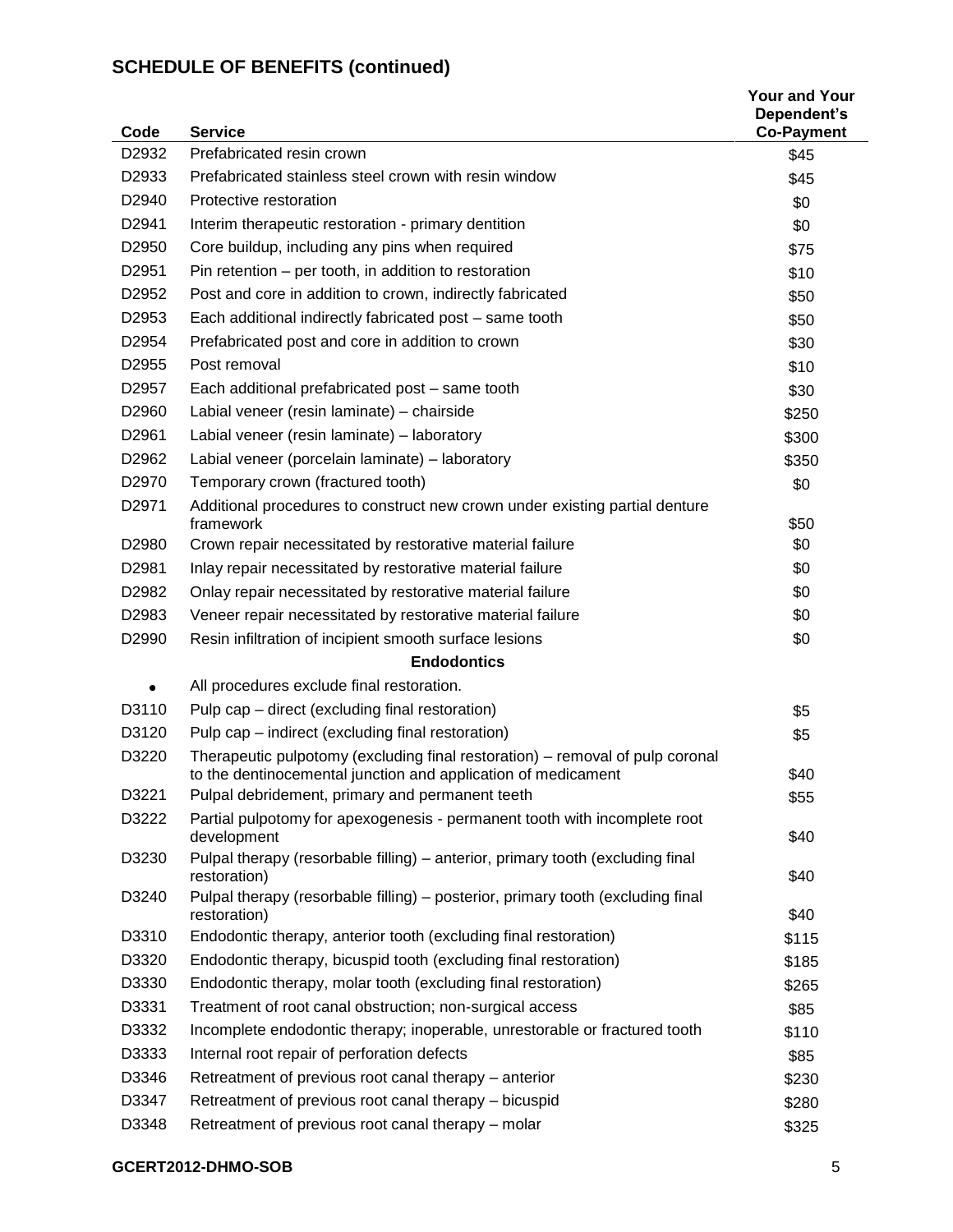| Code  | <b>Service</b>                                                                                                                                                                                   | <b>Your and Your</b><br>Dependent's<br><b>Co-Payment</b> |
|-------|--------------------------------------------------------------------------------------------------------------------------------------------------------------------------------------------------|----------------------------------------------------------|
| D3351 | Apexification/recalcification – initial visit (apical closure / calcific repair of                                                                                                               |                                                          |
|       | perforations, root resorption, etc.)                                                                                                                                                             | \$70                                                     |
| D3352 | Apexification/recalcification - interim medication replacement                                                                                                                                   | \$70                                                     |
| D3353 | Apexification/recalcification - final visit (includes completed root canal therapy<br>- apical closure/calcific repair of perforations, root resorption, etc.)                                   | \$70                                                     |
| D3355 | Pulpal regeneration - initial visit                                                                                                                                                              | \$70                                                     |
| D3356 | Pulpal regeneration - interim medication replacement                                                                                                                                             | \$35                                                     |
| D3357 | Pulpal regeneration - completion of treatment                                                                                                                                                    | \$70                                                     |
| D3410 | Apicoectomy - anterior                                                                                                                                                                           | \$95                                                     |
| D3421 | Apicoectomy – bicuspid (first root)                                                                                                                                                              | \$95                                                     |
| D3425 | Apicoectomy - molar (first root)                                                                                                                                                                 | \$95                                                     |
| D3426 | Apicoectomy (each additional root)                                                                                                                                                               | \$80                                                     |
| D3427 | Periradicular surgery without apicoectomy                                                                                                                                                        | \$71                                                     |
| D3428 | Bone graft in conjunction with periradicular surgery - per tooth, single site                                                                                                                    | \$180                                                    |
| D3429 | Bone graft in conjunction with periradicular surgery - each additional<br>contiguous tooth in the same surgical site                                                                             | \$95                                                     |
| D3430 | Retrograde filling - per root                                                                                                                                                                    | \$60                                                     |
| D3431 | Biologic materials to aid in soft and osseous tissue regeneration in<br>conjunction with periradicular surgery                                                                                   | \$95                                                     |
| D3432 | Guided tissue regeneration, resorbable barrier, per site, in conjunction with<br>periradicular surgery                                                                                           | \$215                                                    |
| D3450 | Root amputation - per root                                                                                                                                                                       | \$110                                                    |
| D3460 | Endodontic endosseous implant                                                                                                                                                                    | \$555                                                    |
| D3910 | Surgical procedure for isolation of tooth with rubber dam                                                                                                                                        | \$0                                                      |
| D3920 | Hemisection (including any root removal), not including root canal therapy                                                                                                                       | \$90                                                     |
| D3950 | Canal preparation and fitting of preformed dowel or post                                                                                                                                         | \$15                                                     |
|       | <b>Periodontics</b>                                                                                                                                                                              |                                                          |
|       | Periodontal charting for planning treatment of periodontal disease is included<br>as part of overall diagnosis and treatment. No additional charge will apply to<br>You or Your Dependent or Us. |                                                          |
| D4210 | Gingivectomy or gingivoplasty - four or more contiguous teeth or tooth<br>bounded spaces per quadrant                                                                                            | \$150                                                    |
| D4211 | Gingivectomy or gingivoplasty - one to three contiguous teeth or tooth<br>bounded spaces per quadrant                                                                                            | \$100                                                    |
| D4212 | Gingivectomy or gingivoplasty to allow access for restorative procedure, per<br>tooth                                                                                                            | \$30                                                     |
| D4240 | Gingival flap procedure, including root planing - four or more contiguous<br>teeth or tooth bounded spaces per quadrant                                                                          | \$170                                                    |
| D4241 | Gingival flap procedure, including root planing - one to three contiguous teeth<br>or tooth bounded spaces per quadrant                                                                          | \$130                                                    |
| D4245 | Apically positioned flap                                                                                                                                                                         | \$165                                                    |
| D4249 | Clinical crown lengthening - hard tissue                                                                                                                                                         | \$160                                                    |
| D4260 | Osseous surgery (including elevation of a full thickness flap and closure) –<br>four or more contiguous teeth or tooth bounded spaces per quadrant                                               | \$330                                                    |
| D4261 | Osseous surgery (including elevation of a full thickness flap and closure) -<br>one to three contiguous teeth or tooth bounded spaces per quadrant                                               | \$248                                                    |
| D4263 | Bone replacement graft - first site in quadrant                                                                                                                                                  | \$180                                                    |

## **GCERT2012-DHMO-SOB** 6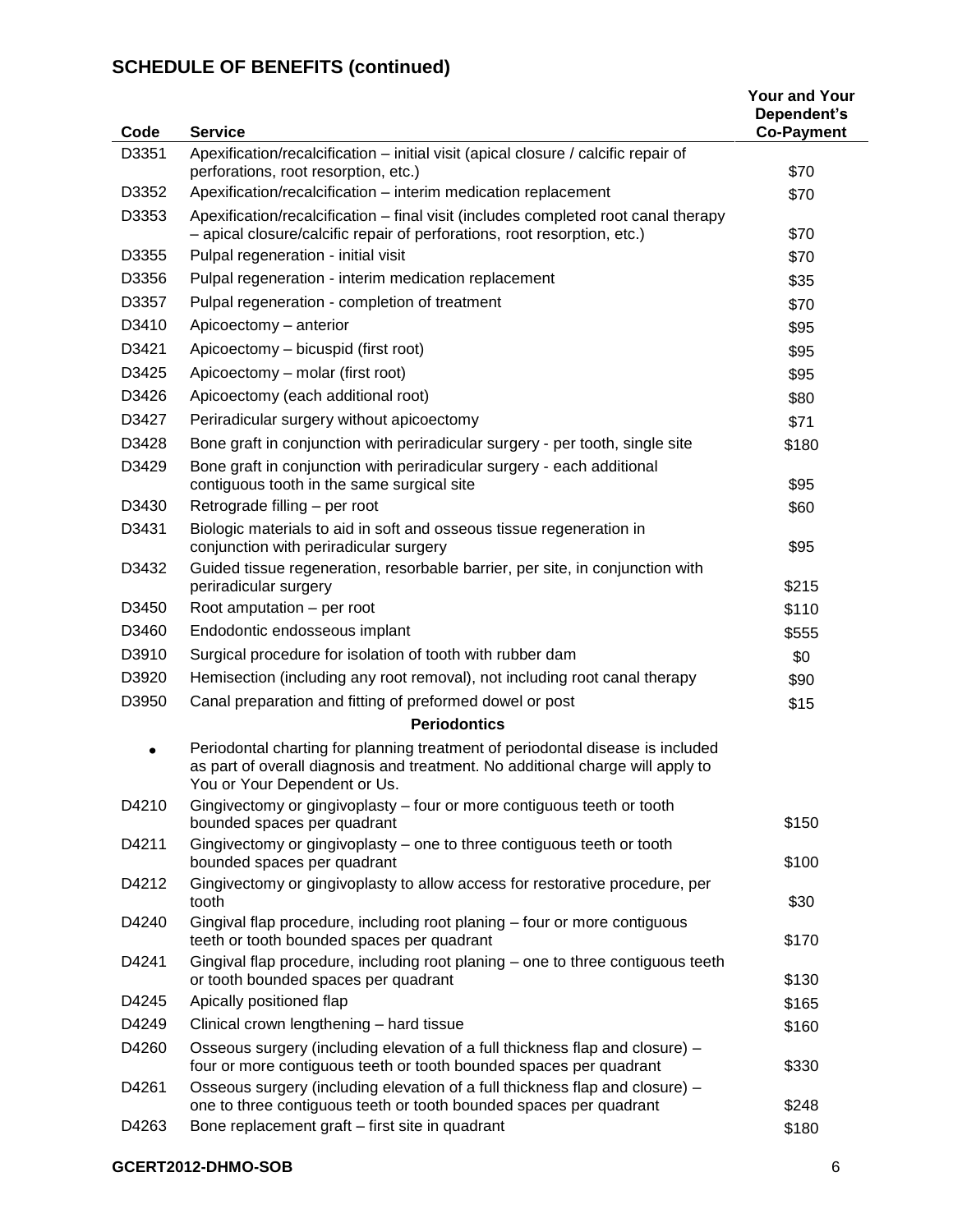| Code  | <b>Service</b>                                                                                                                                       | <b>Your and Your</b><br>Dependent's<br><b>Co-Payment</b> |
|-------|------------------------------------------------------------------------------------------------------------------------------------------------------|----------------------------------------------------------|
| D4264 | Bone replacement graft - each additional site in quadrant                                                                                            | \$95                                                     |
| D4265 | Biologic materials to aid in soft and osseous tissue regeneration                                                                                    | \$95                                                     |
| D4266 | Guided tissue regeneration - resorbable barrier, per site                                                                                            | \$215                                                    |
| D4267 | Guided tissue regeneration - nonresorbable barrier, per site (includes<br>membrane removal)                                                          | \$255                                                    |
| D4268 | Surgical revision procedure, per tooth                                                                                                               | \$0                                                      |
| D4270 | Pedicle soft tissue graft procedure                                                                                                                  | \$250                                                    |
| D4273 | Subepithelial connective tissue graft procedures, per tooth                                                                                          | \$75                                                     |
| D4274 | Distal or proximal wedge procedure (when not performed in conjunction with<br>surgical procedures in the same anatomical area)                       | \$100                                                    |
| D4275 | Soft tissue allograft                                                                                                                                | \$380                                                    |
| D4276 | Combined connective tissue and double pedicle graft, per tooth                                                                                       | \$75                                                     |
| D4277 | Free soft tissue graft procedure (including donor site surgery), first tooth or<br>edentulous tooth position in a graft                              | \$260                                                    |
| D4278 | Free soft tissue graft procedure (including donor site surgery), each additional<br>contiguous tooth or edentulous tooth position in same graft site | \$130                                                    |
| D4320 | Provisional splinting - intracoronal                                                                                                                 | \$95                                                     |
| D4321 | Provisional splinting - extracoronal                                                                                                                 | \$85                                                     |
| D4341 | Periodontal scaling and root planing - four or more teeth per quadrant                                                                               | \$50                                                     |
| D4342 | Periodontal scaling and root planing – one to three teeth per quadrant                                                                               | \$38                                                     |
| D4355 | Full mouth debridement to enable comprehensive evaluation and diagnosis                                                                              | \$50                                                     |
| D4381 | Localized delivery of antimicrobial agents via controlled release vehicle into<br>diseased crevicular tissue, per tooth                              | \$65                                                     |
| D4910 | Periodontal maintenance                                                                                                                              | \$40                                                     |
| D4920 | Unscheduled dressing change (by someone other than treating dentist or<br>their staff)                                                               | \$0                                                      |
| ٠     | Additional periodontal maintenance procedures (beyond 2 per 12 months)                                                                               | \$55                                                     |
|       | <b>Removable Prosthodontics</b>                                                                                                                      |                                                          |
|       | Delivery of removable and fixed Prosthodontics includes up to 3 adjustments<br>within 6 months of delivery date of service.                          |                                                          |
| D5110 | Complete denture - maxillary                                                                                                                         | \$440                                                    |
| D5120 | Complete denture - mandibular                                                                                                                        | \$440                                                    |
| D5130 | Immediate denture - maxillary                                                                                                                        | \$440                                                    |
| D5140 | Immediate denture - mandibular                                                                                                                       | \$440                                                    |
| D5211 | Maxillary partial denture – resin base (including any conventional clasps,<br>rests and teeth)                                                       | \$405                                                    |
| D5212 | Mandibular partial denture - resin base (including any conventional clasps,<br>rests and teeth)                                                      | \$405                                                    |
| D5213 | Maxillary partial denture – cast metal framework with resin denture bases<br>(including any conventional clasps, rests and teeth)                    | \$480                                                    |
| D5214 | Mandibular partial denture - cast metal framework with resin denture bases<br>(including any conventional clasps, rests and teeth                    | \$480                                                    |
| D5225 | Maxillary partial denture – flexible base (including any clasps, rests and teeth)                                                                    | \$480                                                    |
| D5226 | Mandibular partial denture – flexible base (including any clasps, rests and<br>teeth)                                                                | \$480                                                    |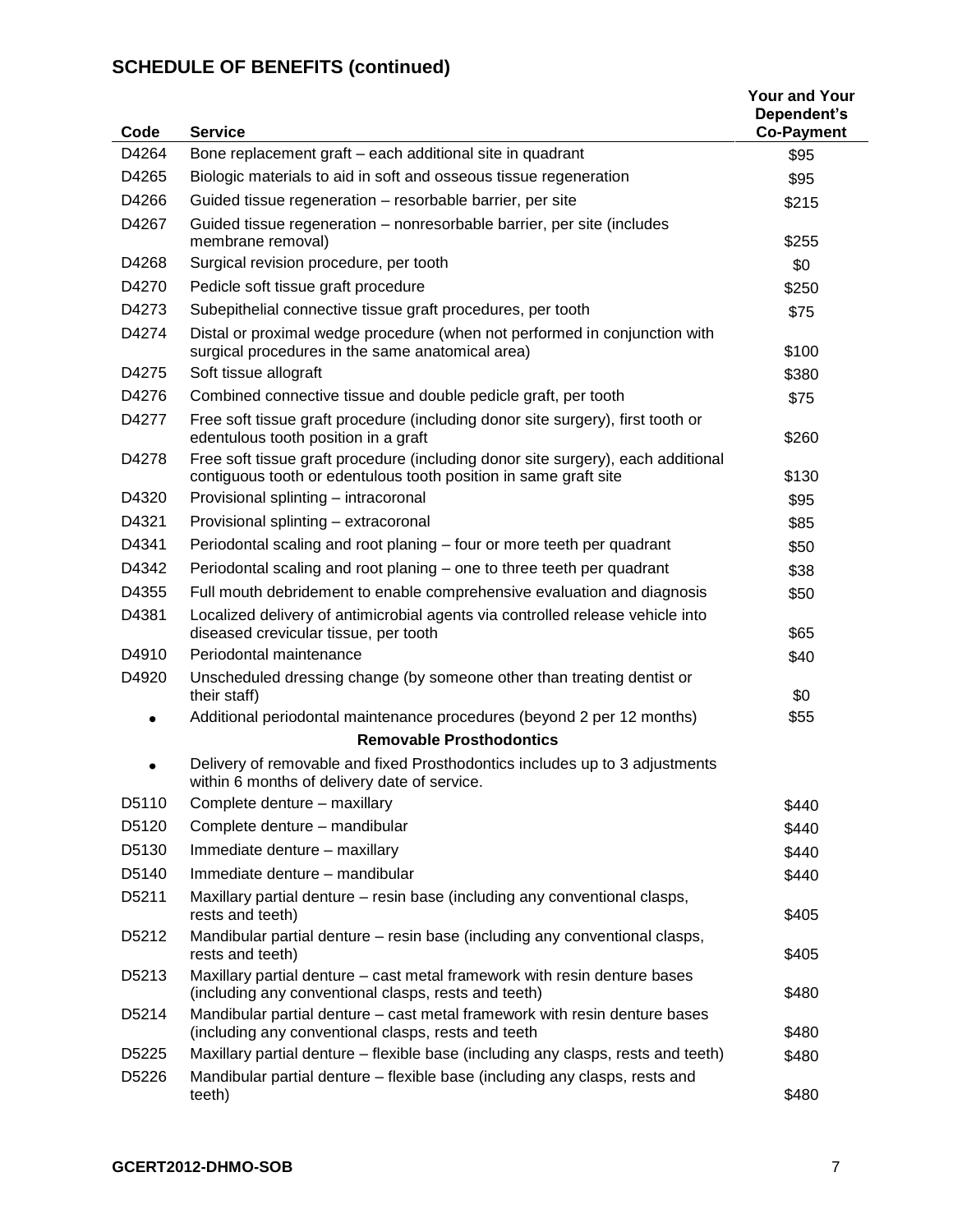| Code              | <b>Service</b>                                                                | <b>Your and Your</b><br>Dependent's<br><b>Co-Payment</b> |
|-------------------|-------------------------------------------------------------------------------|----------------------------------------------------------|
| D5281             | Removable unilateral partial denture – one piece cast metal (including clasps |                                                          |
|                   | and teeth)                                                                    | \$360                                                    |
| D5410             | Adjust complete denture - maxillary                                           | \$20                                                     |
| D5411             | Adjust complete denture - mandibular                                          | \$20                                                     |
| D5421             | Adjust partial denture - maxillary                                            | \$20                                                     |
| D5422             | Adjust partial denture - mandibular                                           | \$20                                                     |
| D5510             | Repair broken complete denture base                                           | \$50                                                     |
| D5520             | Replace missing or broken teeth - complete denture (each tooth)               | \$40                                                     |
| D5610             | Repair resin denture base                                                     | \$50                                                     |
| D5620             | Repair cast framework                                                         | \$50                                                     |
| D5630             | Repair or replace broken clasp                                                | \$70                                                     |
| D5640             | Replace broken teeth - per tooth                                              | \$40                                                     |
| D5650             | Add tooth to existing partial denture                                         | \$60                                                     |
| D5660             | Add clasp to existing partial denture                                         | \$70                                                     |
| D5670             | Replace all teeth and acrylic on cast metal framework (maxillary)             | \$165                                                    |
| D <sub>5671</sub> | Replace all teeth and acrylic on cast metal framework (mandibular)            | \$165                                                    |
| D5710             | Rebase complete maxillary denture                                             | \$125                                                    |
| D5711             | Rebase complete mandibular denture                                            | \$125                                                    |
| D5720             | Rebase maxillary partial denture                                              | \$125                                                    |
| D <sub>5721</sub> | Rebase mandibular partial denture                                             | \$125                                                    |
| D5730             | Reline complete maxillary denture (chairside)                                 | \$100                                                    |
| D5731             | Reline complete mandibular denture (chairside)                                | \$100                                                    |
| D5740             | Reline maxillary partial denture (chairside)                                  | \$90                                                     |
| D5741             | Reline mandibular partial denture (chairside)                                 | \$90                                                     |
| D5750             | Reline complete maxillary denture (laboratory)                                | \$130                                                    |
| D5751             | Reline complete mandibular denture (laboratory)                               | \$130                                                    |
| D5760             | Reline maxillary partial denture (laboratory)                                 | \$130                                                    |
| D5761             | Reline mandibular partial denture (laboratory)                                | \$130                                                    |
| D5810             | Interim complete denture (maxillary)                                          | \$230                                                    |
| D5811             | Interim complete denture (mandibular)                                         | \$230                                                    |
| D5820             | Interim partial denture (maxillary)                                           | \$160                                                    |
| D5821             | Interim partial denture (mandibular)                                          | \$170                                                    |
| D5850             | Tissue conditioning, maxillary                                                | \$40                                                     |
| D5851             | Tissue conditioning, mandibular                                               | \$40                                                     |
| D5862             | Precision attachment, by report                                               | \$160                                                    |
|                   | <b>Implant Services</b>                                                       |                                                          |
|                   | <b>Pre-Surgical Services</b>                                                  |                                                          |
| D6190             | Radiographic/surgical implant index, by report                                | \$130                                                    |
|                   | <b>Surgical Services</b>                                                      |                                                          |
| D6010             | Surgical placement of implant body: endosteal implant                         | \$1,005                                                  |
| D6012             | Surgical placement of interim implant body for transitional prosthesis:       |                                                          |
|                   | endosteal implant                                                             | \$770                                                    |
| D6013             | Surgical placement of mini implant                                            | \$1,005                                                  |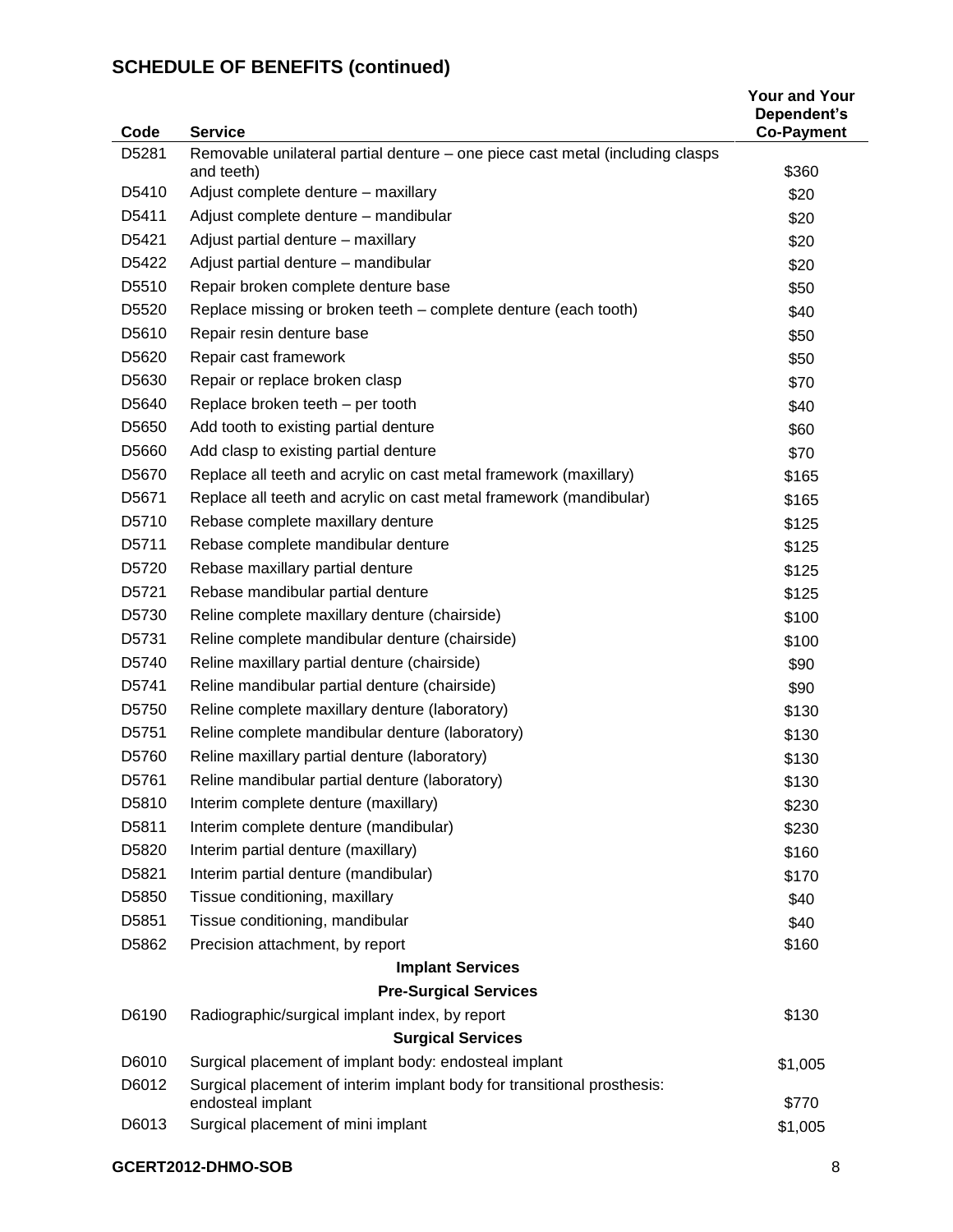| Code      | <b>Service</b>                                                                                                                                                                                                                                | <b>Your and Your</b><br>Dependent's<br><b>Co-Payment</b> |
|-----------|-----------------------------------------------------------------------------------------------------------------------------------------------------------------------------------------------------------------------------------------------|----------------------------------------------------------|
| D6040     | Surgical placement: eposteal implant                                                                                                                                                                                                          | \$1,860                                                  |
| D6050     | Surgical placement: transosteal implant                                                                                                                                                                                                       | \$1,170                                                  |
| D6051     | Interim abutment                                                                                                                                                                                                                              | \$123                                                    |
| D6052     | Semi-precision attachment abutment                                                                                                                                                                                                            | \$335                                                    |
| D6100     | Implant removal, by report                                                                                                                                                                                                                    | \$240                                                    |
| D6101     | Debridement of a peri-implant defect or defects surrounding a single implant,<br>and surface cleaning of the exposed implant surfaces, including flap entry<br>and closure                                                                    | \$39                                                     |
| D6102     | Debridement and osseous contouring of a peri-implant defect or defects<br>surrounding a single implant and includes surface cleaning of the exposed<br>implant surfaces, including flap entry and closure                                     | \$75                                                     |
| D6103     | Bone graft for repair of peri-implant defect - does not include flap entry and<br>closure. Placement of a barrier membrane or biologic materials to aid in<br>osseous regeneration are reported separately                                    | \$100                                                    |
| D6104     | Bone graft at time of implant placement                                                                                                                                                                                                       | \$100                                                    |
|           | <b>Implant Supported Prosthetics</b>                                                                                                                                                                                                          |                                                          |
| ٠         | An additional charge, not to exceed \$150 per unit, will be applied for any<br>procedure using noble, high noble or titanium metal. There is a \$75 Co-<br>Payment per molar, for the use of porcelain.                                       |                                                          |
| $\bullet$ | Cases involving seven (7) or more Crowns, implants and/or fixed Bridge units<br>in the same treatment plan require an additional \$125 Co-Payment per unit in<br>addition to the specified Co-Payment for each Crown, implant or Bridge unit. |                                                          |
| D6055     | Connecting bar - implant supported or abutment supported                                                                                                                                                                                      | \$345                                                    |
| D6056     | Prefabricated abutment - includes modification and placement                                                                                                                                                                                  | \$245                                                    |
| D6057     | Custom fabricated abutment - includes placement                                                                                                                                                                                               | \$335                                                    |
| D6058     | Abutment supported porcelain/ceramic crown                                                                                                                                                                                                    | \$685                                                    |
| D6059     | Abutment supported porcelain fused to metal crown (high noble metal)                                                                                                                                                                          | \$660                                                    |
| D6060     | Abutment supported porcelain fused to metal crown (predominantly base<br>metal)                                                                                                                                                               | \$640                                                    |
| D6061     | Abutment supported porcelain fused to metal crown (noble metal)                                                                                                                                                                               | \$645                                                    |
| D6062     | Abutment supported cast metal crown (high noble metal)                                                                                                                                                                                        | \$655                                                    |
| D6063     | Abutment supported cast metal crown (predominantly base metal)                                                                                                                                                                                | \$640                                                    |
| D6064     | Abutment supported cast metal crown (noble metal)                                                                                                                                                                                             | \$720                                                    |
| D6065     | Implant supported porcelain/ceramic crown                                                                                                                                                                                                     | \$725                                                    |
| D6066     | Implant supported porcelain fused to metal crown (titanium, titanium alloy,<br>high noble metal)                                                                                                                                              | \$700                                                    |
| D6067     | Implant supported metal crown (titanium, titanium alloy, high noble metal)                                                                                                                                                                    | \$725                                                    |
| D6068     | Abutment supported retainer for porcelain/ceramic FPD                                                                                                                                                                                         | \$680                                                    |
| D6069     | Abutment supported retainer for porcelain fused to metal FPD (high noble<br>metal)                                                                                                                                                            | \$680                                                    |
| D6070     | Abutment supported retainer for porcelain fused to metal FPD (predominantly<br>base metal)                                                                                                                                                    | \$595                                                    |
| D6071     | Abutment supported retainer for porcelain fused to metal FPD (noble metal)                                                                                                                                                                    | \$635                                                    |
| D6072     | Abutment supported retainer for cast metal FPD (high noble metal)                                                                                                                                                                             | \$625                                                    |
| D6073     | Abutment supported retainer for cast metal FPD (predominantly base metal)                                                                                                                                                                     | \$445                                                    |
| D6074     | Abutment supported retainer for cast metal FPD (noble metal)                                                                                                                                                                                  | \$640                                                    |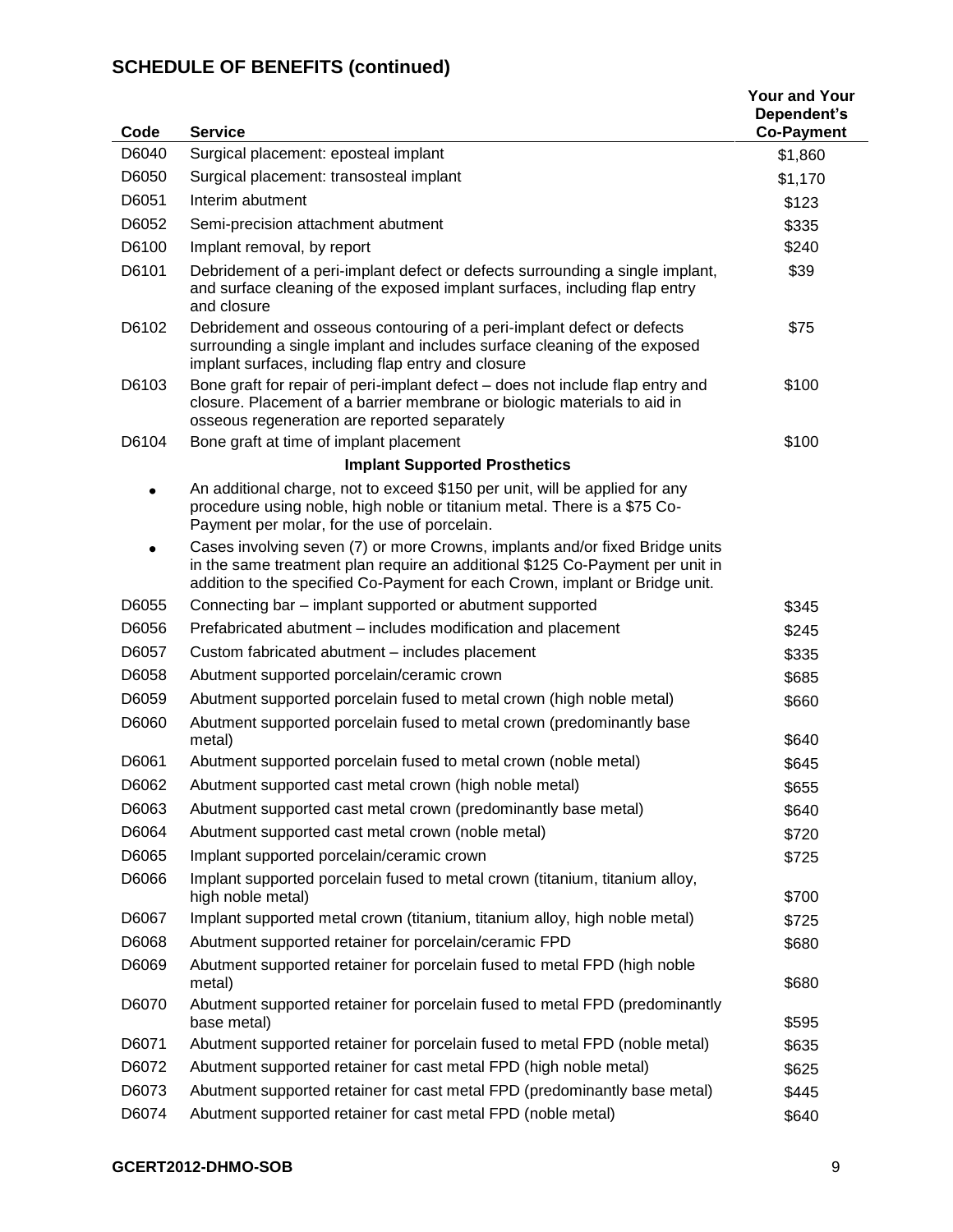| Code  | <b>Service</b>                                                                                                                                                                                                                                | <b>Your and Your</b><br>Dependent's<br><b>Co-Payment</b> |
|-------|-----------------------------------------------------------------------------------------------------------------------------------------------------------------------------------------------------------------------------------------------|----------------------------------------------------------|
| D6075 | Implant supported retainer for ceramic FPD                                                                                                                                                                                                    | \$720                                                    |
| D6076 | Implant supported retainer for porcelain fused to metal FPD (titanium,<br>titanium alloy, or high noble metal)                                                                                                                                | \$700                                                    |
| D6077 | Implant supported retainer for cast metal FPD (titanium, titanium alloy, or high<br>noble metal)                                                                                                                                              | \$510                                                    |
| D6080 | Implant maintenance procedures when prostheses are removed and<br>reinserted, including cleansing of prosthesis and abutments                                                                                                                 | \$55                                                     |
| D6090 | Repair implant supported prosthesis, by report                                                                                                                                                                                                | \$190                                                    |
| D6091 | Replacement of semi-precision or precision attachment (male or female<br>component) of implant/abutment supported prosthesis, per attachment                                                                                                  | \$170                                                    |
| D6092 | Re-cement or re-bond implant/abutment supported crown                                                                                                                                                                                         | \$50                                                     |
| D6093 | Re-cement or re-bond implant/abutment supported fixed partial denture                                                                                                                                                                         | \$70                                                     |
| D6094 | Abutment supported crown (titanium)                                                                                                                                                                                                           | \$650                                                    |
| D6095 | Repair implant abutment, by report                                                                                                                                                                                                            | \$140                                                    |
| D6110 | Implant/abutment supported removable denture for edentulous arch-maxillary                                                                                                                                                                    | \$995                                                    |
| D6111 | Implant/abutment supported removable denture for edentulous arch-<br>mandibular                                                                                                                                                               | \$995                                                    |
| D6112 | Implant/abutment supported removable denture for partially edentulous arch-<br>maxillary                                                                                                                                                      | \$945                                                    |
| D6113 | Implant/abutment supported removable denture for partially edentulous arch-<br>mandibular                                                                                                                                                     | \$945                                                    |
| D6114 | Implant/abutment supported fixed denture for edentulous arch-maxillary                                                                                                                                                                        | \$2,380                                                  |
| D6115 | Implant/abutment supported fixed denture for edentulous arch-mandibular                                                                                                                                                                       | \$2,380                                                  |
| D6116 | Implant/abutment supported fixed denture for partially edentulous arch-<br>maxillary                                                                                                                                                          | \$1,410                                                  |
| D6117 | Implant/abutment supported fixed denture for partially edentulous arch-<br>mandibular                                                                                                                                                         | \$1,410                                                  |
| D6194 | Abutment supported retainer crown for FPD (titanium)                                                                                                                                                                                          | \$520                                                    |
|       | <b>Crowns/Fixed Bridges - Per Unit</b>                                                                                                                                                                                                        |                                                          |
|       | An additional charge, not to exceed \$150 per unit, will be applied for any<br>procedure using noble, high noble or titanium metal. There is a \$75 Co-<br>Payment per molar, for the use of porcelain.                                       |                                                          |
|       | Cases involving seven (7) or more Crowns, implants and/or fixed Bridge units<br>in the same treatment plan require an additional \$125 Co-Payment per unit in<br>addition to the specified Co-Payment for each Crown, implant or Bridge unit. |                                                          |
| D6205 | Pontic - indirect resin based composite                                                                                                                                                                                                       | \$290                                                    |
| D6210 | Pontic - cast high noble metal                                                                                                                                                                                                                | \$290                                                    |
| D6211 | Pontic - cast predominantly base metal                                                                                                                                                                                                        | \$290                                                    |
| D6212 | Pontic - cast noble metal                                                                                                                                                                                                                     | \$290                                                    |
| D6214 | Pontic - titanium                                                                                                                                                                                                                             | \$290                                                    |
| D6240 | Pontic – porcelain fused to high noble metal                                                                                                                                                                                                  | \$290                                                    |
| D6241 | Pontic - porcelain fused to predominantly base metal                                                                                                                                                                                          | \$290                                                    |
| D6242 | Pontic - porcelain fused to noble metal                                                                                                                                                                                                       | \$290                                                    |
| D6245 | Pontic - porcelain/ceramic                                                                                                                                                                                                                    | \$310                                                    |
| D6250 | Pontic - resin with high noble metal                                                                                                                                                                                                          | \$290                                                    |
| D6251 | Pontic - resin with predominantly base metal                                                                                                                                                                                                  | \$290                                                    |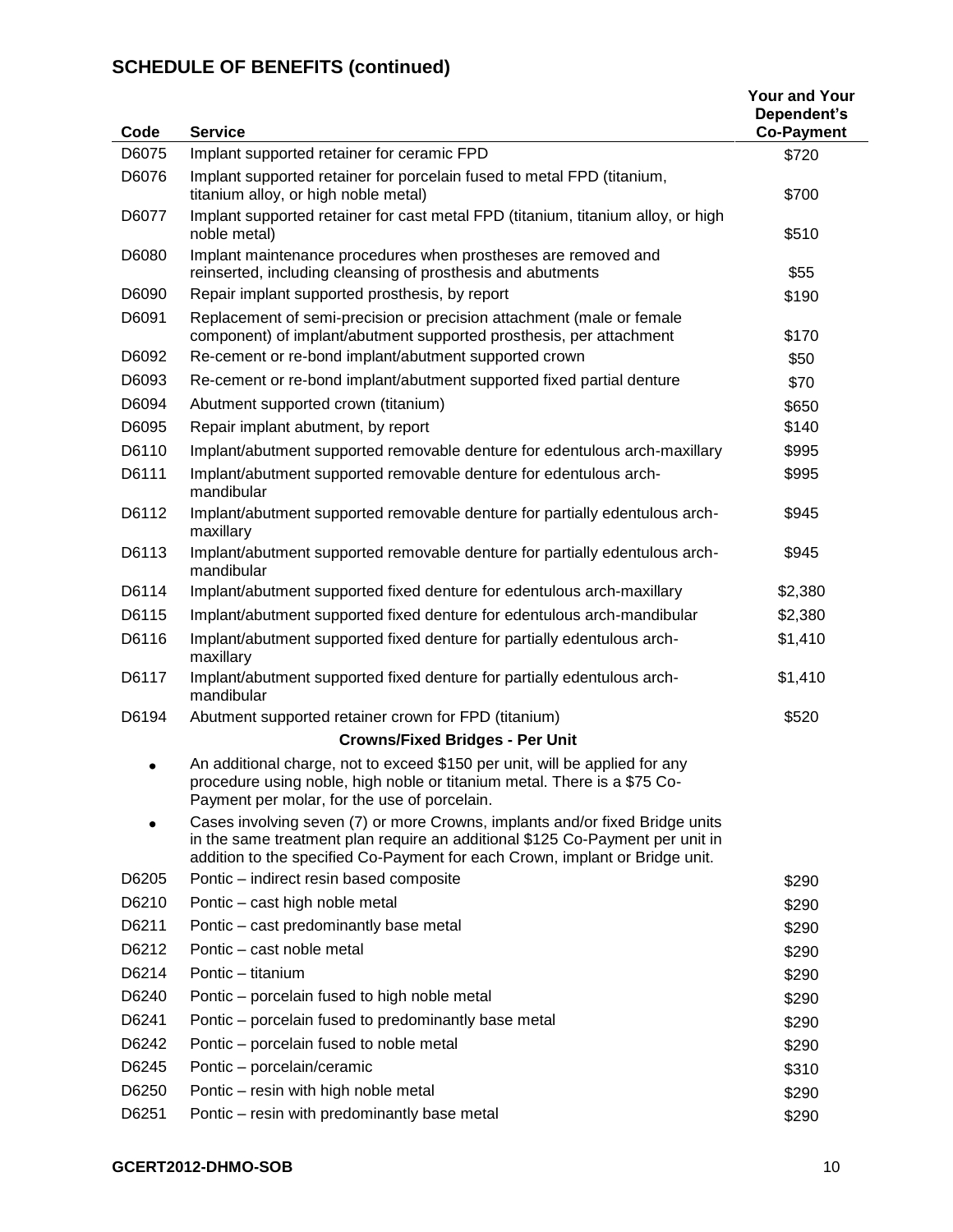| Code  | <b>Service</b>                                                                                                   | <b>Your and Your</b><br>Dependent's<br><b>Co-Payment</b> |
|-------|------------------------------------------------------------------------------------------------------------------|----------------------------------------------------------|
| D6252 | Pontic - resin with noble metal                                                                                  | \$290                                                    |
| D6253 | Provisional pontic - further treatment or completion of diagnosis necessary<br>prior to final impression         | \$85                                                     |
| D6545 | Retainer - cast metal for resin bonded fixed prosthesis                                                          | \$120                                                    |
| D6548 | Retainer – porcelain/ceramic for resin bonded fixed prosthesis                                                   | \$120                                                    |
| D6549 | Resin retainer - for resin bonded fixed prosthesis                                                               | \$90                                                     |
| D6600 | Inlay - porcelain/ceramic, two surfaces                                                                          | \$290                                                    |
| D6601 | Inlay – porcelain/ceramic, three or more surfaces                                                                | \$290                                                    |
| D6602 | Inlay – cast high noble metal, two surfaces                                                                      | \$290                                                    |
| D6603 | Inlay – cast high noble metal, three or more surfaces                                                            | \$290                                                    |
| D6604 | Inlay – cast predominantly base metal, two surfaces                                                              | \$290                                                    |
| D6605 | Inlay – cast predominantly base metal, three or more surfaces                                                    | \$290                                                    |
| D6606 | Inlay - cast noble metal, two surfaces                                                                           | \$290                                                    |
| D6607 | Inlay - cast noble metal, three or more surfaces                                                                 | \$290                                                    |
| D6608 | Onlay - porcelain/ceramic, two surfaces                                                                          | \$290                                                    |
| D6609 | Onlay – porcelain/ceramic, three or more surfaces                                                                | \$290                                                    |
| D6610 | Onlay - cast high noble metal, two surfaces                                                                      | \$290                                                    |
| D6611 | Onlay – cast high noble metal, three or more surfaces                                                            | \$290                                                    |
| D6612 | Onlay – cast predominantly base metal, two surfaces                                                              | \$290                                                    |
| D6613 | Onlay – cast predominantly base metal, three or more surfaces                                                    | \$290                                                    |
| D6614 | Onlay - cast noble metal, two surfaces                                                                           | \$290                                                    |
| D6615 | Onlay – cast noble metal, three or more surfaces                                                                 | \$290                                                    |
| D6624 | Inlay - titanium                                                                                                 | \$290                                                    |
| D6634 | Onlay - titanium                                                                                                 | \$290                                                    |
| D6710 | Crown - indirect resin based composite                                                                           | \$290                                                    |
| D6720 | Crown - resin with high noble metal                                                                              | \$290                                                    |
| D6721 | Crown - resin with predominantly base metal                                                                      | \$290                                                    |
| D6722 | Crown – resin with noble metal                                                                                   | \$290                                                    |
| D6740 | Crown - porcelain/ceramic                                                                                        | \$290                                                    |
| D6750 | Crown - porcelain fused to high noble metal                                                                      | \$290                                                    |
| D6751 | Crown - porcelain fused to predominantly base metal                                                              | \$290                                                    |
| D6752 | Crown – porcelain fused to noble metal                                                                           | \$290                                                    |
| D6780 | Crown $-$ 34 cast high noble metal                                                                               | \$290                                                    |
| D6781 | Crown $-$ 34 cast predominantly base metal                                                                       | \$290                                                    |
| D6782 | Crown $ \frac{3}{4}$ cast noble metal                                                                            | \$290                                                    |
| D6783 | Crown $-$ 3/4 porcelain/ceramic                                                                                  | \$290                                                    |
| D6790 | Crown - full cast high noble metal                                                                               | \$290                                                    |
| D6791 | Crown - full cast predominantly base metal                                                                       | \$290                                                    |
| D6792 | Crown - full cast noble metal                                                                                    | \$290                                                    |
| D6793 | Provisional retainer crown – further treatment or completion of diagnosis<br>necessary prior to final impression | \$85                                                     |
| D6794 | Crown - titanium                                                                                                 | \$290                                                    |
| D6930 | Re-cement or re-bond fixed partial denture                                                                       | \$0                                                      |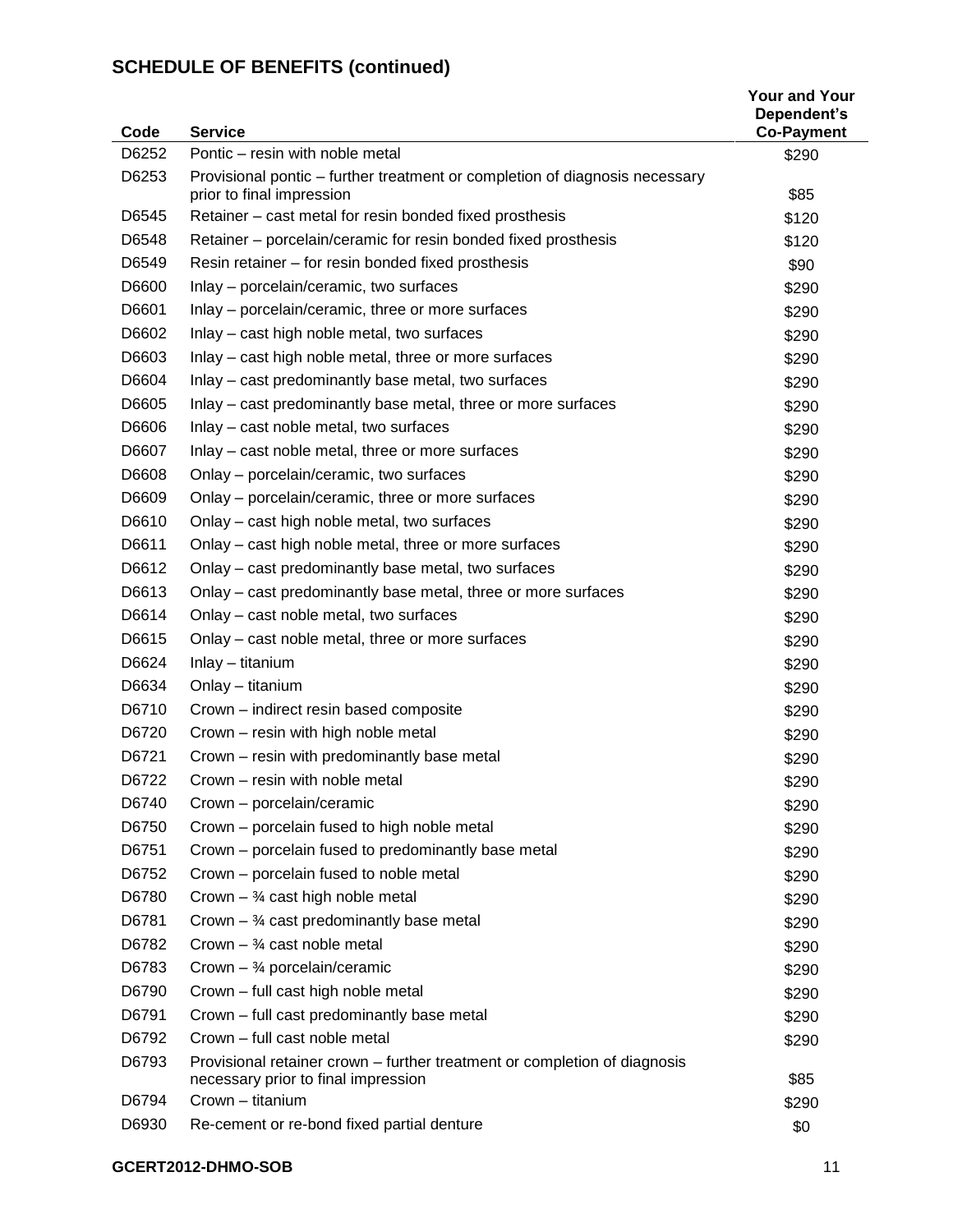| Code           | <b>Service</b>                                                                                                                                            | <b>Your and Your</b><br>Dependent's<br><b>Co-Payment</b> |
|----------------|-----------------------------------------------------------------------------------------------------------------------------------------------------------|----------------------------------------------------------|
| D6940          | <b>Stress breaker</b>                                                                                                                                     | \$110                                                    |
| D6950          | Precision attachment                                                                                                                                      | \$195                                                    |
| D6980          | Fixed partial denture repair necessitated by restorative material failure                                                                                 | \$45                                                     |
|                | <b>Oral Surgery</b>                                                                                                                                       |                                                          |
| $\bullet$      | Includes routine post operative visits/treatment.                                                                                                         |                                                          |
|                | The removal of asymptomatic third molars is not a Covered Service unless<br>pathology (disease) exists.                                                   |                                                          |
| D7111          | Extraction, coronal remnants - deciduous tooth                                                                                                            | \$5                                                      |
| D7140          | Extraction, erupted tooth or exposed root (elevation and/or forceps removal)                                                                              | \$5                                                      |
| D7210          | Surgical removal of erupted tooth requiring removal of bone and/or sectioning<br>of tooth and including elevation of mucoperiosteal flap if indicated     | \$50                                                     |
| D7220          | Removal of impacted tooth - soft tissue                                                                                                                   | \$50                                                     |
| D7230          | Removal of impacted tooth - partially bony                                                                                                                | \$65                                                     |
| D7240          | Removal of impacted tooth - completely bony                                                                                                               | \$135                                                    |
| D7241          | Removal of impacted tooth - completely bony, with unusual surgical<br>complications                                                                       | \$150                                                    |
| D7250          | Surgical removal of residual tooth roots (cutting procedure)                                                                                              | \$40                                                     |
| D7251          | Coronectomy - intentional partial tooth removal                                                                                                           | \$135                                                    |
| D7260          | Oroantral fistula closure                                                                                                                                 | \$270                                                    |
| D7261          | Primary closure of a sinus perforation                                                                                                                    | \$275                                                    |
| D7270          | Tooth reimplantation and/or stabilization of accidentally evulsed or displaced<br>tooth                                                                   | \$80                                                     |
| D7280          | Surgical access of an unerupted tooth                                                                                                                     | \$100                                                    |
| D7282          | Mobilization of erupted or malpositioned tooth to aid eruption                                                                                            | \$90                                                     |
| D7283          | Placement of device to facilitate eruption of impacted tooth                                                                                              | \$90                                                     |
| D7285          | Incisional biopsy of oral tissue - hard (bone, tooth)                                                                                                     | \$150                                                    |
| D7286          | Incisional biopsy of oral tissue - soft                                                                                                                   | \$60                                                     |
| D7287          | Exfoliative cytological sample collection                                                                                                                 | \$50                                                     |
| D7288          | Brush biopsy - transepithelial sample collection                                                                                                          | \$50                                                     |
| D7291          | Transseptal fiberotomy/supra crestal fiberotomy, by report                                                                                                | \$40                                                     |
| D7310          | Alveoloplasty in conjunction with extractions - four or more teeth or tooth<br>spaces, per quadrant                                                       | \$40                                                     |
| D7311          | Alveoloplasty in conjunction with extractions - one to three teeth or tooth<br>spaces, per quadrant                                                       | \$25                                                     |
| D7320          | Alveoloplasty not in conjunction with extractions - four or more teeth or tooth<br>spaces, per quadrant                                                   | \$190                                                    |
| D7321          | Alveoloplasty not in conjunction with extractions - one to three teeth or tooth<br>spaces, per quadrant                                                   | \$65                                                     |
| D7340          | Vestibuloplasty - ridge extension (secondary epithelialization)                                                                                           | \$370                                                    |
| D7350          | Vestibuloplasty - ridge extension (including soft tissue grafts, muscle<br>reattachment, revision of soft tissue attachment and management of             |                                                          |
|                | hypertrophied and hyperplastic tissue)                                                                                                                    | \$990                                                    |
| D7450<br>D7451 | Removal of benign odontogenic cyst or tumor - lesion diameter up to 1.25 cm<br>Removal of benign odontogenic cyst or tumor - lesion diameter greater than | \$130                                                    |
|                | 1.25 cm                                                                                                                                                   | \$335                                                    |
| D7471          | Removal of lateral exostosis (maxilla or mandible)                                                                                                        | \$80                                                     |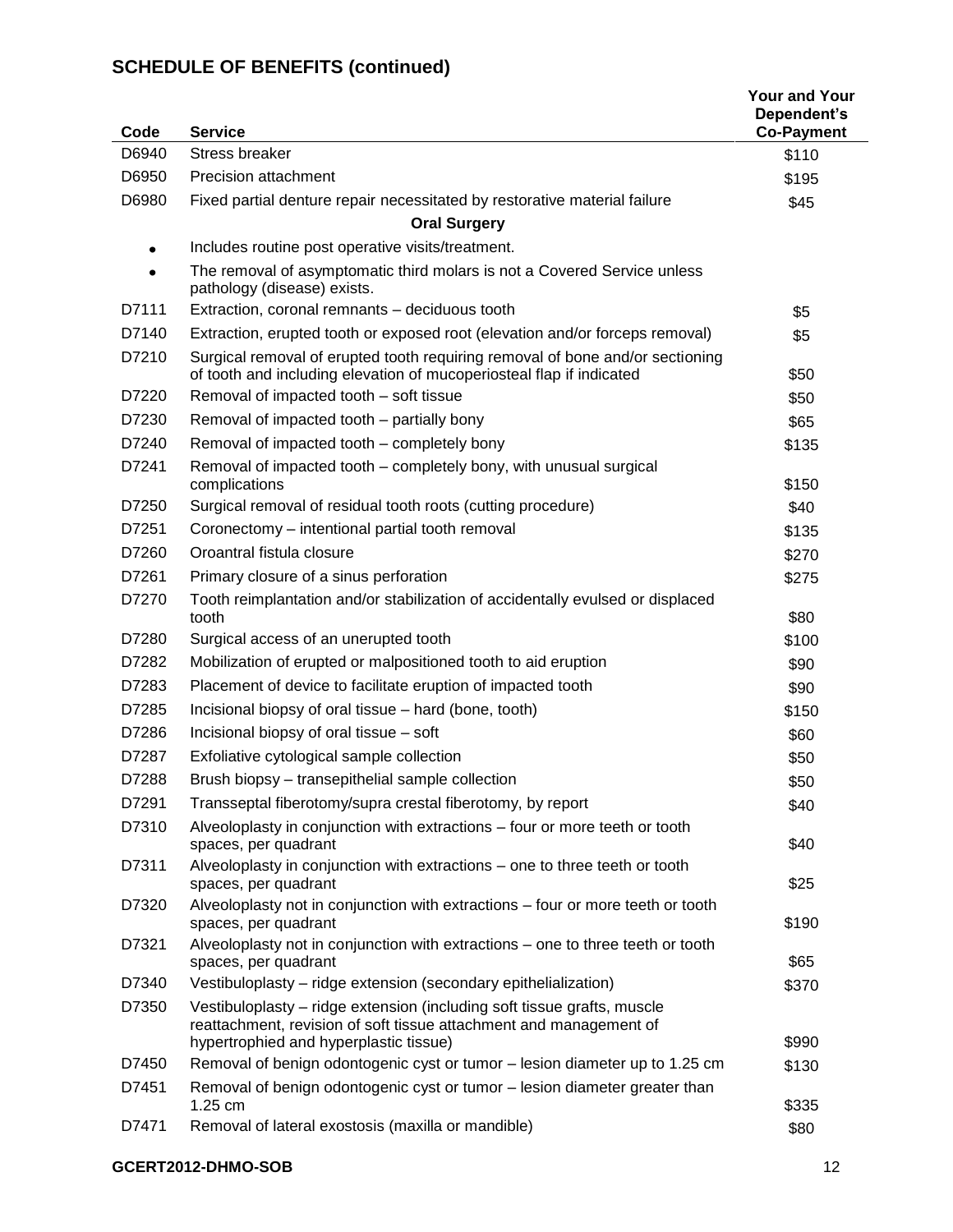| Code  | <b>Service</b>                                                                                                                               | <b>Your and Your</b><br>Dependent's<br><b>Co-Payment</b> |
|-------|----------------------------------------------------------------------------------------------------------------------------------------------|----------------------------------------------------------|
| D7472 | Removal of torus palatinus                                                                                                                   | \$60                                                     |
| D7473 | Removal of torus mandibularis                                                                                                                | \$60                                                     |
| D7485 | Surgical reduction of osseous tuberosity                                                                                                     | \$60                                                     |
| D7510 | Incision and drainage of abscess - intraoral soft tissue                                                                                     | \$35                                                     |
| D7511 | Incision and drainage of abscess - intraoral soft tissue - complicated                                                                       |                                                          |
|       | (includes drainage of multiple fascial spaces)                                                                                               | \$35                                                     |
| D7520 | Incision and drainage of abscess - extraoral soft tissue                                                                                     | \$35                                                     |
| D7521 | Incision and drainage of abscess - extraoral soft tissue - complicated<br>(includes drainage of multiple fascial spaces)                     | \$35                                                     |
| D7550 | Partial ostectomy/sequestrectomy for removal of non-vital bone                                                                               | \$125                                                    |
| D7560 | Maxillary sinusotomy for removal of tooth fragment or foreign body                                                                           | \$505                                                    |
| D7910 | Suture of recent small wounds up to 5 cm                                                                                                     | \$25                                                     |
| D7921 | Collection and application of autologous blood concentrate product                                                                           | \$95                                                     |
| D7950 | Osseous, osteoperiosteal, or cartilage graft of the mandible or maxilla -<br>autogenous or nonautogenous, by report                          | \$600                                                    |
| D7951 | Sinus augmentation with bone or bone substitutes via a lateral open<br>approach                                                              | \$825                                                    |
| D7952 | Sinus augmentation via a vertical approach                                                                                                   | \$825                                                    |
| D7953 | Bone replacement graft for ridge preservation - per site                                                                                     | \$100                                                    |
| D7960 | Frenulectomy - aka frenectomy or frenotomy - separate procedure not<br>incidental to another procedure                                       | \$90                                                     |
| D7963 | Frenuloplasty                                                                                                                                | \$90                                                     |
| D7970 | Excision of hyperplastic tissue – per arch                                                                                                   | \$55                                                     |
| D7971 | Excision of pericoronal gingiva                                                                                                              | \$40                                                     |
| D7972 | Surgical reduction of fibrous tuberosity                                                                                                     | \$125                                                    |
|       | <b>Orthodontics</b>                                                                                                                          |                                                          |
| ٠     | Benefits cover twenty-four (24) months of usual & customary Orthodontic<br>treatment and an additional twenty-four (24) months of retention. |                                                          |
|       | Comprehensive Orthodontic benefits include all phases of treatment and<br>fixed/removable appliances.                                        |                                                          |
| D8010 | Limited orthodontic treatment of the primary dentition                                                                                       | \$1,095                                                  |
| D8020 | Limited orthodontic treatment of the transitional dentition                                                                                  | \$1,095                                                  |
| D8030 | Limited orthodontic treatment of the adolescent dentition                                                                                    | \$1,095                                                  |
| D8040 | Limited orthodontic treatment of the adult dentition                                                                                         | \$1,095                                                  |
| D8070 | Comprehensive orthodontic treatment of the transitional dentition                                                                            | \$2,095                                                  |
| D8080 | Comprehensive orthodontic treatment of the adolescent dentition                                                                              | \$2,095                                                  |
| D8090 | Comprehensive orthodontic treatment of the adult dentition                                                                                   | \$2,095                                                  |
| D8660 | Pre-orthodontic treatment examination to monitor growth and development                                                                      | \$35                                                     |
| D8670 | Periodic orthodontic treatment visit                                                                                                         | \$35                                                     |
| D8680 | Orthodontic retention (removal of appliances, construction and placement of<br>retainer(s)                                                   | \$300                                                    |
| D8693 | Re-cement or re-bond fixed retainers                                                                                                         | \$0                                                      |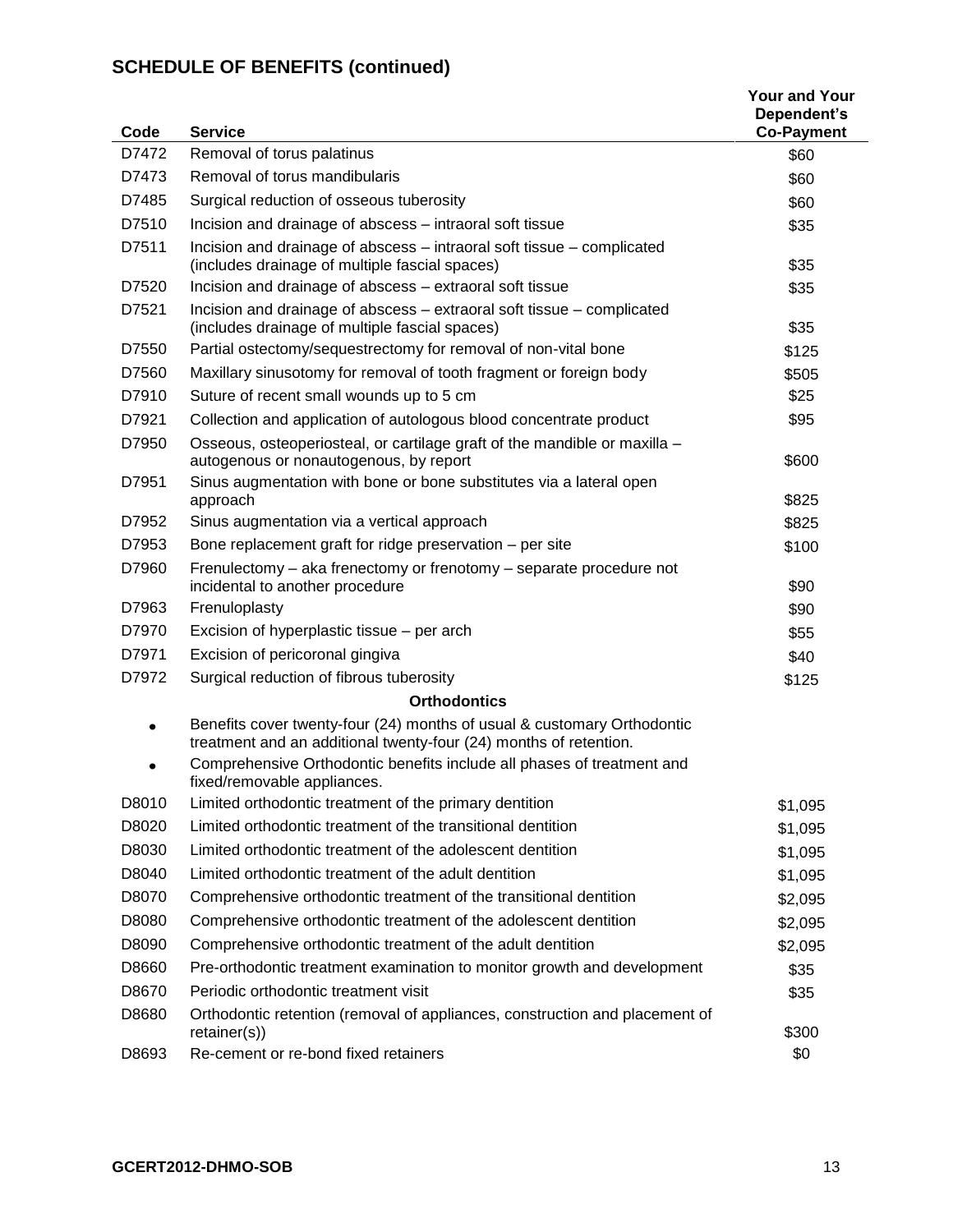| Code      | <b>Service</b>                                                                                                                                                | <b>Your and Your</b><br>Dependent's<br><b>Co-Payment</b> |
|-----------|---------------------------------------------------------------------------------------------------------------------------------------------------------------|----------------------------------------------------------|
| D8694     | Repair of fixed retainers, includes reattachment                                                                                                              | \$0                                                      |
|           | There is a Co-Payment of \$250 for Orthodontic treatment planning and<br>records (pre/post x-rays (cephalometric, panoramic, etc.), photos, study<br>models). |                                                          |
| $\bullet$ | There is a Co-Payment of \$25 per visit for Orthodontic visits beyond twenty-<br>four (24) months of active treatment or retention.                           |                                                          |
|           | <b>Adjunctive General Services</b>                                                                                                                            |                                                          |
| D9110     | Palliative (emergency) treatment of dental pain – minor procedure                                                                                             | \$10                                                     |
| D9120     | Fixed partial denture sectioning                                                                                                                              | \$0                                                      |
| D9210     | Local anesthesia not in conjunction with operative or surgical procedures                                                                                     | \$0                                                      |
| D9211     | Regional block anesthesia                                                                                                                                     | \$0                                                      |
| D9212     | Trigeminal division block anesthesia                                                                                                                          | \$0                                                      |
| D9215     | Local anesthesia in conjunction with operative or surgical procedures                                                                                         | \$0                                                      |
| D9219     | Evaluation for deep sedation or general anesthesia                                                                                                            | \$0                                                      |
| D9220     | Deep sedation/general anesthesia - first 30 minutes                                                                                                           | \$150                                                    |
| D9221     | Deep sedation/general anesthesia - each additional 15 minutes                                                                                                 | \$45                                                     |
| D9230     | Inhalation of nitrous oxide/analgesia, anxiolysis                                                                                                             | \$15                                                     |
| D9241     | Intravenous moderate (conscious) sedation/analgesia - first 30 minutes                                                                                        | \$150                                                    |
| D9242     | Intravenous moderate (conscious) sedation/analgesia - each additional 15<br>minutes                                                                           | \$45                                                     |
| D9248     | Non-intravenous moderate (conscious) sedation                                                                                                                 | \$15                                                     |
| D9310     | Consultation – diagnostic service provided by dentist or physician other than<br>requesting dentist or physician                                              | \$0                                                      |
| D9430     | Office visit for observation (during regularly scheduled hours) – no other<br>services performed                                                              | \$0                                                      |
| D9440     | Office visit – after regularly scheduled hours                                                                                                                | \$30                                                     |
| D9450     | Case presentation, detailed and extensive treatment planning                                                                                                  | \$0                                                      |
| D9610     | Therapeutic parenteral drug, single administration                                                                                                            | \$15                                                     |
| D9612     | Therapeutic parenteral drugs, two or more administrations, different<br>medications                                                                           | \$25                                                     |
| D9630     | Other drugs and/or medicaments, by report                                                                                                                     | \$15                                                     |
| D9910     | Application of desensitizing medicament                                                                                                                       | \$15                                                     |
| D9930     | Treatment of complication (post-surgical) – unusual circumstances, by report                                                                                  | \$0                                                      |
| D9931     | Cleaning and inspection of a removable appliance                                                                                                              | \$55                                                     |
| D9940     | Occlusal guard, by report                                                                                                                                     | \$85                                                     |
| D9942     | Repair and/or reline of occlusal guard                                                                                                                        | \$40                                                     |
| D9951     | Occlusal adjustment - limited                                                                                                                                 | \$30                                                     |
| D9952     | Occlusal adjustment - complete                                                                                                                                | \$100                                                    |
| D9986     | Missed appointment<br>(less than 24-hr notice)                                                                                                                | Not to exceed<br>\$25                                    |
| D9987     | Cancelled appointment<br>(if less than 24-hr notice, see D9986)                                                                                               | \$0                                                      |

Current Dental Terminology © American Dental Association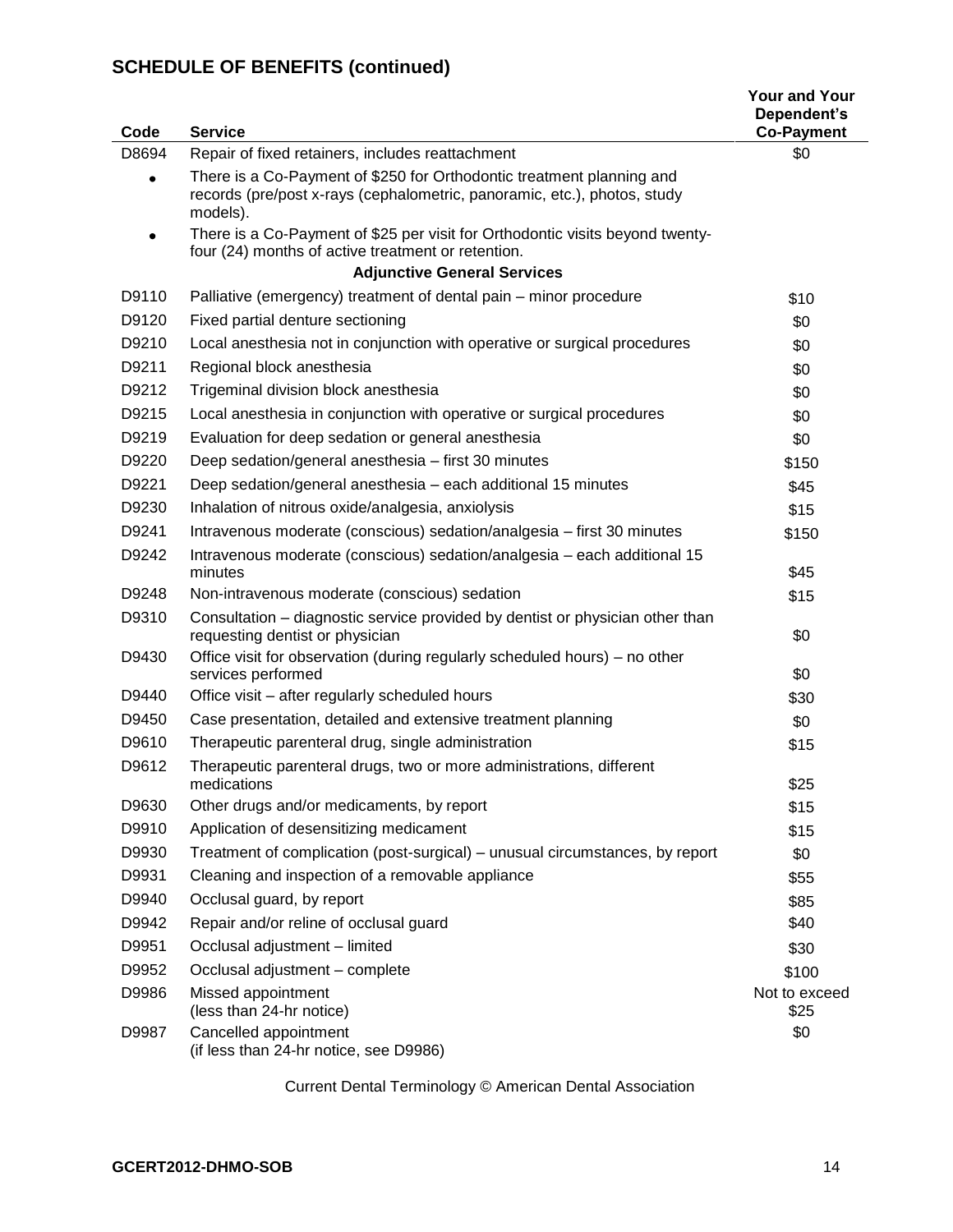## **DENTAL BENEFITS: LIMITATIONS AND ADDITIONAL CHARGES**

### **General**

- 1. Specialty Care Dentists will accept the contracted fee for all Covered Services.
- 2. General anesthesia or IV sedation is a Covered Service only if it is provided in a Selected General Dental Office, administered by the Selected General Dentist or Specialty Care Dentist, and is in conjunction with covered oral and periodontal surgical procedures or when deemed necessary by the Selected General Dentist or Specialty Care Dentist.
- 3. Sterilization and infection control are not billable to Us or You or Your Dependent and are included within the charges for other services provided on that date of service.
	- a. Local Anesthetic is included in all restorative and surgical procedure fees.
	- b. All adhesives, liners, bases and occlusal adjustments are included as a part of the restorative procedure.

#### **Diagnostic**

- 1. Panoramic or full mouth x-rays (including bitewings): once every three (3) years, unless Dentally Necessary for a specific dental problem.
- 2. All costs for additional periapical and bitewing x-rays provided on the same day that a full mouth x-ray is provided to You or Your Dependent are included in the costs for the full mouth x-ray.

#### **Preventive**

- 1. Routine cleanings (oral Prophylaxis), periodontal maintenance services (following active periodontal therapy) and fluoride treatments are limited to twice a year. Two (2) additional cleanings (routine and periodontal) are available at the Co-Payment listed in the SCHEDULE OF BENEFITS. Additional Prophylaxis are available, if Dentally Necessary.
- 2. Sealants and/or preventive resin restorations: Plan benefit applies to primary and permanent molar teeth, limited to age 19, one (1) per tooth, per thirty-six (36) months, unless Dentally Necessary.
- 3. Space maintainers are covered to age 14 once per area, per lifetime. Replacement of lost space maintainers are not a Covered Service.

## **Restorative Treatment**

#### **Crowns, Implants and Fixed Bridges**

- 1. An additional charge, not to exceed \$150 per unit, will be applied for any procedure using noble, high noble or titanium metal.
- 2. Cases involving seven (7) or more Crowns, implants and/or fixed Bridge units in the same treatment plan require an additional \$125 Co-Payment per unit in addition to the specified Co-Payment for each Crown, implant or Bridge unit.
- 3. There is a \$75 Co-Payment per molar, for the use of porcelain.
- 4. Prefabricated stainless steel Crowns or prefabricated resin Crowns are limited to no more than one (1) replacement for the same tooth surface within five (5) years.
- 5. Charges for temporary Crowns/restorations are included within the costs of the permanent Crown/restoration.
- 6. Provisional Crowns/restorations are to be used for an interim of at least six (6) months duration. Interim Crowns/restorations are to be used for a period of at least two (2) months duration. These procedures are to be utilized during restorative treatment to allow adequate time for healing or completion of other procedures. They are not to be used as temporary restorations.
- 7. Replacement of any Cast Restorations with the same or a different type of Cast Restoration are limited to no more than once every five (5) years.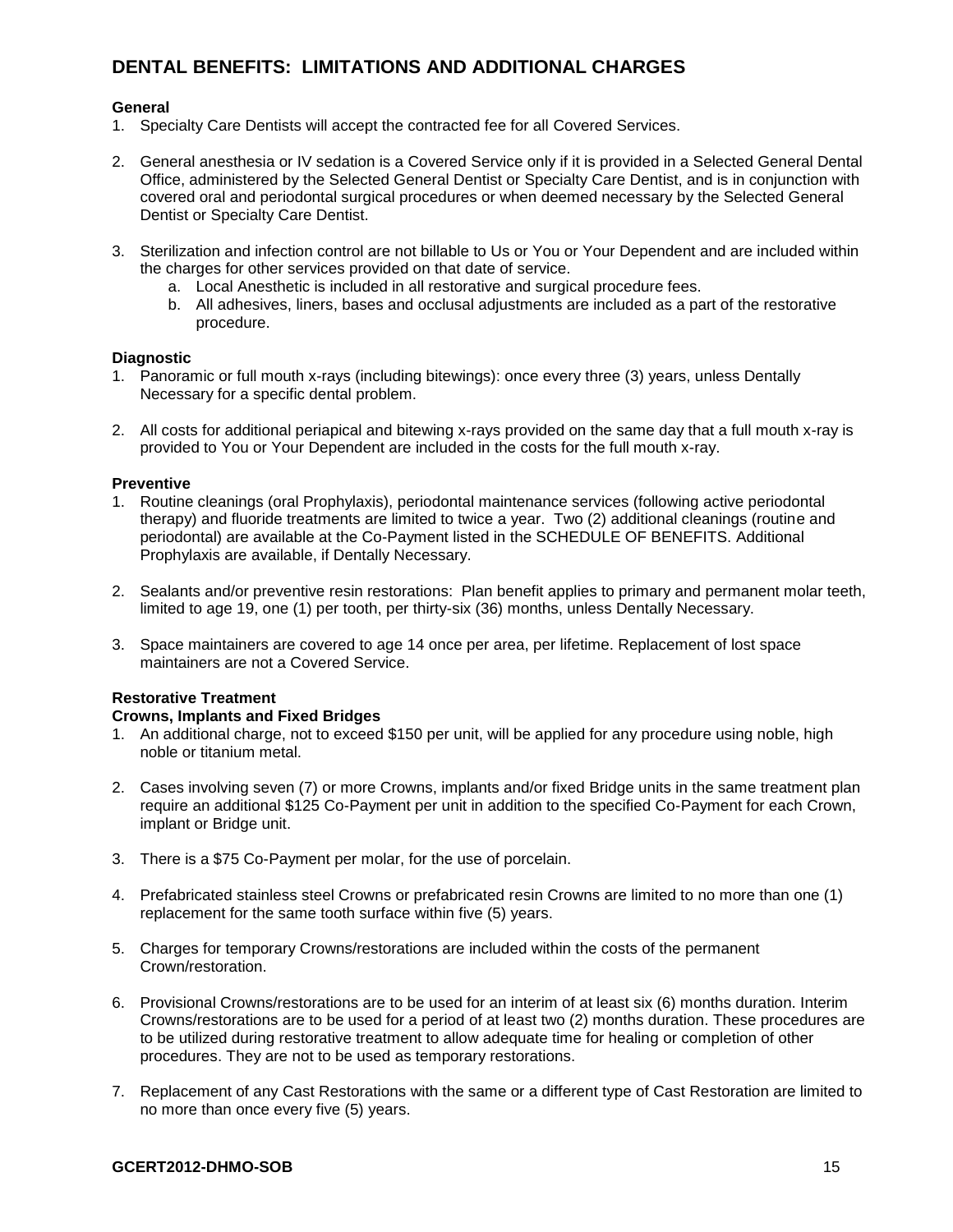## **DENTAL BENEFITS: LIMITATIONS AND ADDITIONAL CHARGES (continued)**

- 8. Core buildups are limited to no more than once per tooth in a period of five (5) years.
- 9. Post and cores are limited to no more than once per tooth in a period of five (5) years.
- 10. Labial veneers are limited to no more than once per tooth in a period of five (5) years.

#### **Prosthodontics**

- 1. Relinings and rebasings are limited to one (1) every twelve (12) months.
- 2. Dentures (full or partial): Replacement only after five (5) years have elapsed following any prior provision of such Dentures under a SafeGuard Plan, unless due to the loss of a natural tooth which cannot be added to the existing partial. Replacements will be a benefit under this Plan only if the existing Denture is unsatisfactory and cannot be made satisfactory as determined by the treating Selected General Dentist or Specialty Care Dentist.
- 3. Replacement of an immediate full Denture with a permanent full Denture if the immediate full Denture cannot be made permanent and such replacement is done within twelve (12) months of the installation of the immediate full Denture.
- 4. Adjustments of Dentures if at least six (6) months have passed since the installation of the existing removable Denture.
- 5. Delivery of removable and fixed Prosthodontics includes up to three (3) adjustments within six (6) months of delivery date of service.
- 6. Tissue conditioning eligible one (1) per appliance each twenty-four (24) months.
- 7. Provisional prostheses are to be used for an interim of at least six (6) months duration. Interim prostheses are to be used for a period of at least two (2) months duration. These procedures are to be utilized during restorative treatment to allow adequate time for healing or completion of other procedures. They are not to be used as temporary restorations.

#### **Implant Services**

- 1. Implants are limited to no more than once for the same tooth position in a five (5) year period.
- 2. Repairs of implants are limited to not more than once in a twelve (12) month period.
- 3. Implant supported prosthetics are limited to no more than once for the same tooth position in a five (5) year period:
	- when needed to replace congenitally missing teeth; or
	- when needed to replace natural teeth.
- 4. The following are limited to no more than two (2) each per year: Implants, Implant supported prosthetics, and Implant abutments.

#### **Endodontics**

- 1. The Co-Payments listed for Endodontic procedures do not include the cost of the final restoration.
- 2. Materials used for canal irrigation are included in the Endodontic procedure fees.

#### **Oral Surgery**

- 1. The removal of asymptomatic third molars is not a Covered Service. Pathology (disease) must exist for it to be covered by the program.
- 2. Includes routine post operative visits/treatments.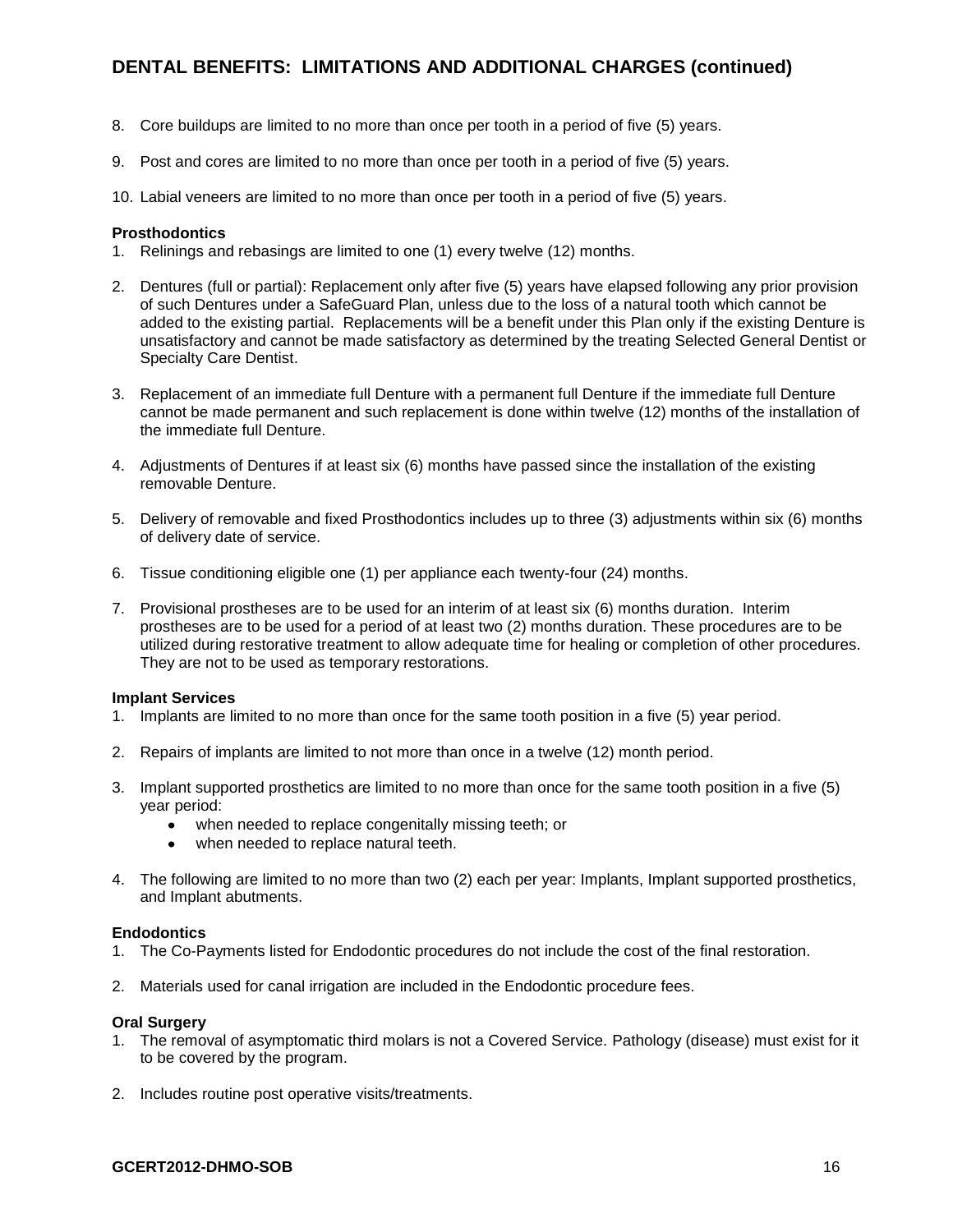## **DENTAL BENEFITS: LIMITATIONS AND ADDITIONAL CHARGES (continued)**

#### **Periodontics**

- 1. Irrigation (such as Chlorhexidine), is included with the other services rendered that day.
- 2. Local chemotherapeutic agents are limited to no more than six (6) teeth per arch. Treatment plans involving more than six (6) teeth per arch, require prior Plan approval.
- 3. Periodontal maintenance is eligible following active periodontal therapy, which includes scaling and root planing, surgery, etc.
- 4. Periodontal scaling and root planing, is limited to not more than once per Quadrant in any twenty-four (24) month period.
- 5. Periodontal surgery, including gingivectomy, gingivoplasty and osseous surgery, is limited to no more than one surgical procedure per Quadrant in any thirty-six (36) month period.
- 6. Periodontal charting for planning treatment of periodontal disease is included as part of overall diagnosis and treatment. No additional charge will apply to You or Your Dependent or Us.

#### **Orthodontics**

- 1. If You or Your Dependent require the services of an orthodontist, a referral must first be facilitated by Your Selected General Dentist. If a referral is not obtained before the Orthodontic treatment begins, You will be responsible for all costs associated with any Orthodontic treatment.
- 2. If You or Your Dependent terminate coverage from the SafeGuard Plan after the start of Orthodontic treatment, You will be responsible for any additional charges incurred for the remaining Orthodontic treatment.
- 3. Orthodontic treatment must be provided by a Selected General Dentist or Specialty Care Dentist whose specialty is orthodontics or pediatric dentistry for the Co-Payments listed in this SCHEDULE OF BENEFITS to apply.
- 4. Plan benefits shall cover twenty-four (24) months of usual and customary Orthodontic treatment and an additional twenty-four (24) months of retention. Treatment extending beyond such time periods will be subject to a charge of \$25 per visit.
- 5. The retention phase of treatment shall include the construction, placement, and adjustment of retainers.
- 6. Continuing Orthodontic treatment is available if You or Your Dependent qualify by enrolling within 30 days of the Effective Date for an eligible policyholder; You or Your Dependent had Orthodontic coverage under the policyholder's prior plan and were in active Orthodontic treatment, covered by that Plan, as of the Effective Date of this group contract. Upon receipt of a completed Continuing Orthodontic Form by Us, with all supporting documentation, We will accept liability for continuing payment of the remaining balance owed, up to a maximum of \$1,500 times the percentage of the total treatment remaining as of this group contract's Effective Date, subject to the section titled DENTAL BENEFITS: LIMITATIONS AND ADDITIONAL CHARGES and DENTAL BENEFITS: EXCLUSIONS. The Continuing Orthodontic provision is not available:
	- thirty (30) days after this group contract's Effective Date;  $\bullet$
	- to a person who enrolls after the group contract's Effective Date; or
	- to a person who is not in active Orthodontic treatment as of the Effective Date of this group  $\bullet$ contract.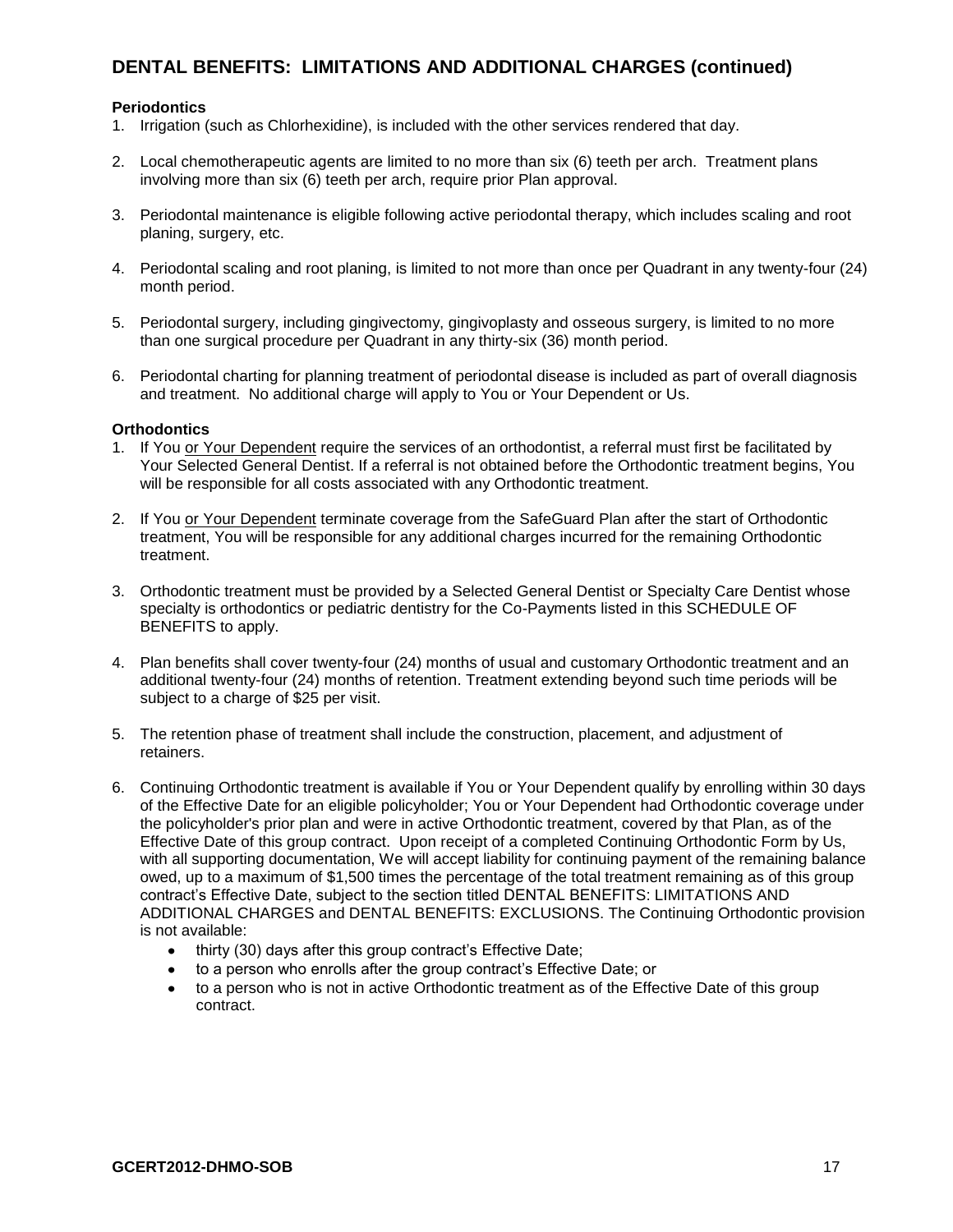## **DENTAL BENEFITS: EXCLUSIONS**

- 1. Any procedures not specifically listed as a Covered Service in this SCHEDULE OF BENEFITS or dental procedures or services performed solely for Cosmetic purposes (unless specifically listed as a Covered Service in this SCHEDULE OF BENEFITS), are not covered.
- 2. Covered Services must be performed by Your Selected General Dental Office or a SafeGuard Specialty Care Dentist to whom You are referred in accordance with the terms of Your evidence of coverage and SCHEDULE OF BENEFITS. Services performed by any Dentist not contracted with SafeGuard are not Covered Services, without prior approval by SafeGuard or Your Selected General Dentist, in accordance with the terms of Your evidence of coverage and SCHEDULE OF BENEFITS (except for out-of-area emergency services).
- 3. Dental procedures started prior to Your or Your Dependent's eligibility under this SCHEDULE OF BENEFITS or started after Your or Your Dependent's benefits have ended. For example, teeth prepared for Crowns, root canals in progress (the tooth has been opened into the pulp (nerve chamber)), or full or partial Dentures for which an impression has been taken.
- 4. Any dental services, or appliances, which are determined to be not reasonable and/or necessary for maintaining or improving You or Your Dependent's dental health, as determined by the Selected General Dentist, and Us based on generally accepted dental standards of care.
- 5. Orthognathic surgery.
- 6. Inpatient/outpatient hospital charges of any kind, including prescriptions or medications, except for palliative care for an Emergency Dental Condition. General anesthesia or IV sedation is not covered for any reason if rendered in an out patient facility or hospital. Dental charges will be covered, if the procedure performed is covered by the Plan.
- 7. Replacement of Dentures, Crowns, appliances or Bridgework that have been lost, stolen or damaged.
- 8. Treatment of malignancies, cysts, or neoplasms, unless specifically listed as a Covered Service in the SCHEDULE OF BENEFITS. Any services related to pathology laboratory fees.
- 9. Procedures, appliances, or restorations whose primary purpose is to change the vertical dimension of occlusion, correct congenital malformation, developmental, or medically induced dental disorders including, but not limited to, treatment of myofunctional, myoskeletal, or temporomandibular joint disorders unless otherwise specifically listed as a Covered Service in this SCHEDULE OF BENEFITS.
- 10. Dental services provided for or paid by a federal or state government agency or authority, political subdivision, or other public program other than Medicaid or Medicare.
- 11. Dental services required while serving in the armed forces of any country or international authority.
- 12. Dental services considered Experimental or Investigational in nature. If We make a determination that a Dental service is Experimental or Investigational in nature, this Adverse Determination may be appealed as described in the section titled APPEAL OF ADVERSE DETERMINATION in Your Evidence of Coverage.
- 13. Treatment required due to an accident from an external force, unless otherwise listed as Covered Service in this SCHEDULE OF BENEFITS.
- 14. The following are not included as Orthodontic benefits:
	- Repair or replacement of lost or broken appliances;  $\bullet$
	- Retreatment of Orthodontic cases;
	- Treatment involving:
		- Maxillo-facial surgery, myofunctional therapy, cleft palate, micrognathia, macroglossia;  $\bullet$
		- Hormonal imbalances or other factors affecting growth or developmental abnormalities;  $\bullet$
		- $\bullet$ Treatment related to temporomandibular joint disorders;